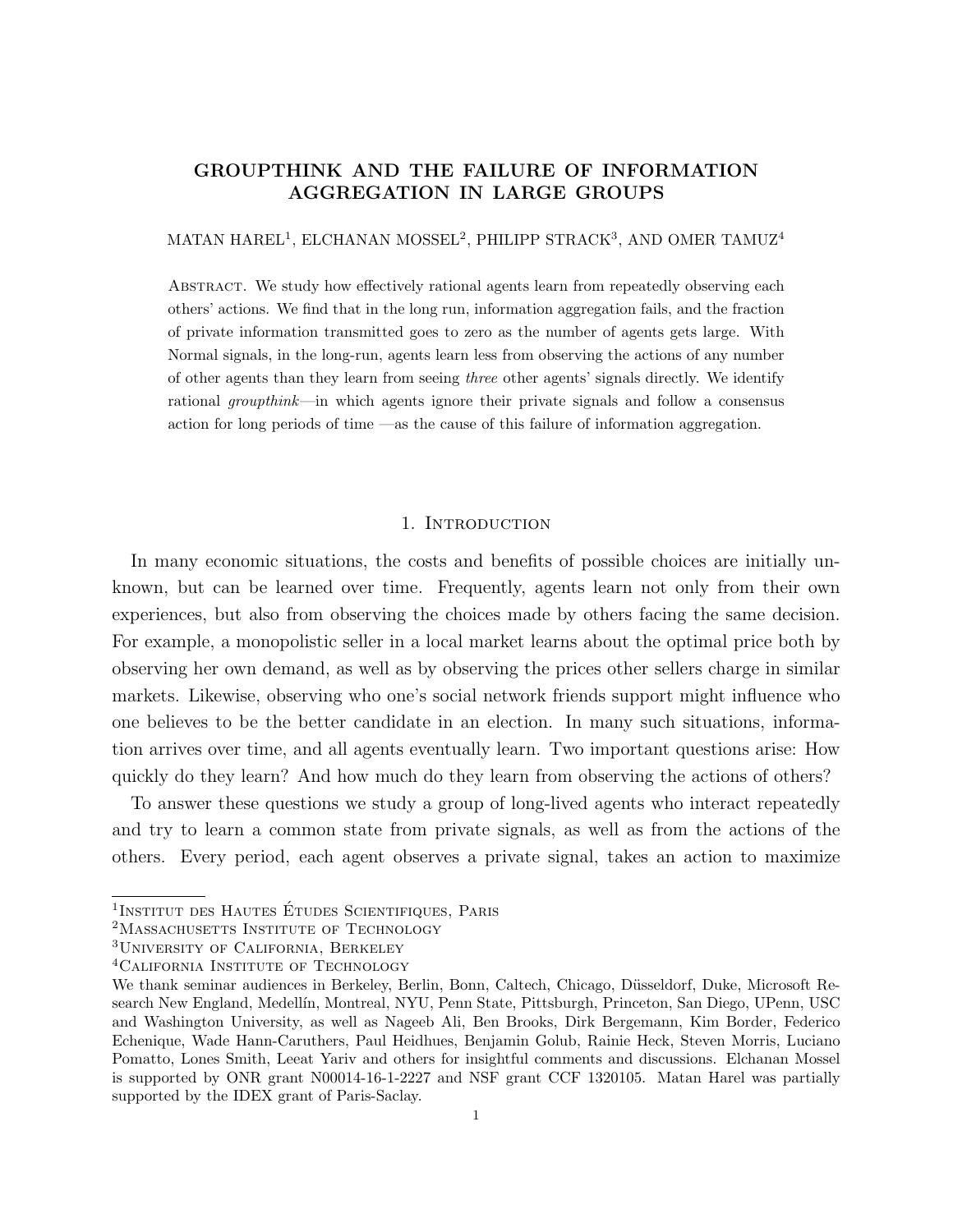her expected utility, and observes others' actions. We consider settings with purely informational externalities, i.e., each agent's utility is independent of the others' actions, and hence agents care about others' actions only because they provide information. As in the herding literature, private signals are independent of actions, and consequently agents have no experimentation motive. Since each agent would learn the state from her private signals in the long-run, the question is not whether or not she learns the state eventually, but rather how quickly she does so.

In this setting, agents' actions crucially depend on their higher order beliefs. This poses a significant challenge for the characterization of behavior. We approach this problem by identifying a specific "groupthink" event which determines the agents behavior in the longrun. Groupthink occurs when a consensus on an action is formed in the initial periods, making it optimal for an agent to continue taking the consensus action, even when her private information indicates otherwise. This is similar to the classical phenomenon of herding in sequential models. But, contrary to herding models in which each agent only acts once, in our model the interpretation of the actions of others depends on how they interpret one's own past actions, which leads to a complex interdependence of higher order beliefs. This allows us to make novel predictions about agents' beliefs. For example, we show that typically, after a wrong consensus forms, all agents quickly observe private signals which provide strong evidence for choosing the correct action, and yet a long time may pass until any of them breaks the wrong consensus. This leads to long periods of little information aggregation and a slow speed of learning.<sup>[1](#page-1-0)</sup>

With more agents, each individual agent is less likely to break a wrong consensus. On the other hand, the number of potential dissenters is larger, and so a priori it is not obvious whether groupthink becomes more or less likely. We show that the inefficiency (measured as the share of information that is lost) associated with the groupthink effect increases with the number of agents. Quantitatively, even as the number of agents goes to infinity, the speed of learning from actions stays bounded by a constant, whereas the speed of learning from the aggregated signals, which is proportional to the number of agents, goes to infinity. Thus, in a large group, almost all information is lost; the agents' belief when observing only actions has the same precision as would result from observing a vanishingly small fraction of the available private signals. Specifically, for Normal signals, a group of n agents observing each others' actions learns asymptotically slower than a group of 4 agents who share their private signals; this holds for any n! Hence, at most a fraction of  $\frac{4}{n}$  of the private information is transmitted through actions. We proceed beyond Normal signals to show that for any signal

<span id="page-1-0"></span><sup>&</sup>lt;sup>1</sup>Our prediction seems to be in line with the findings in the empirical literature: [Da and Huang](#page-17-0) [\(2016,](#page-17-0) page 5) find in a study on forecasters "that private information may be discarded when a user place weights on the prior forecasts [of others]. In particular, errors in earlier forecasts are more likely to persist and appear in the final consensus forecast, making it less efficient."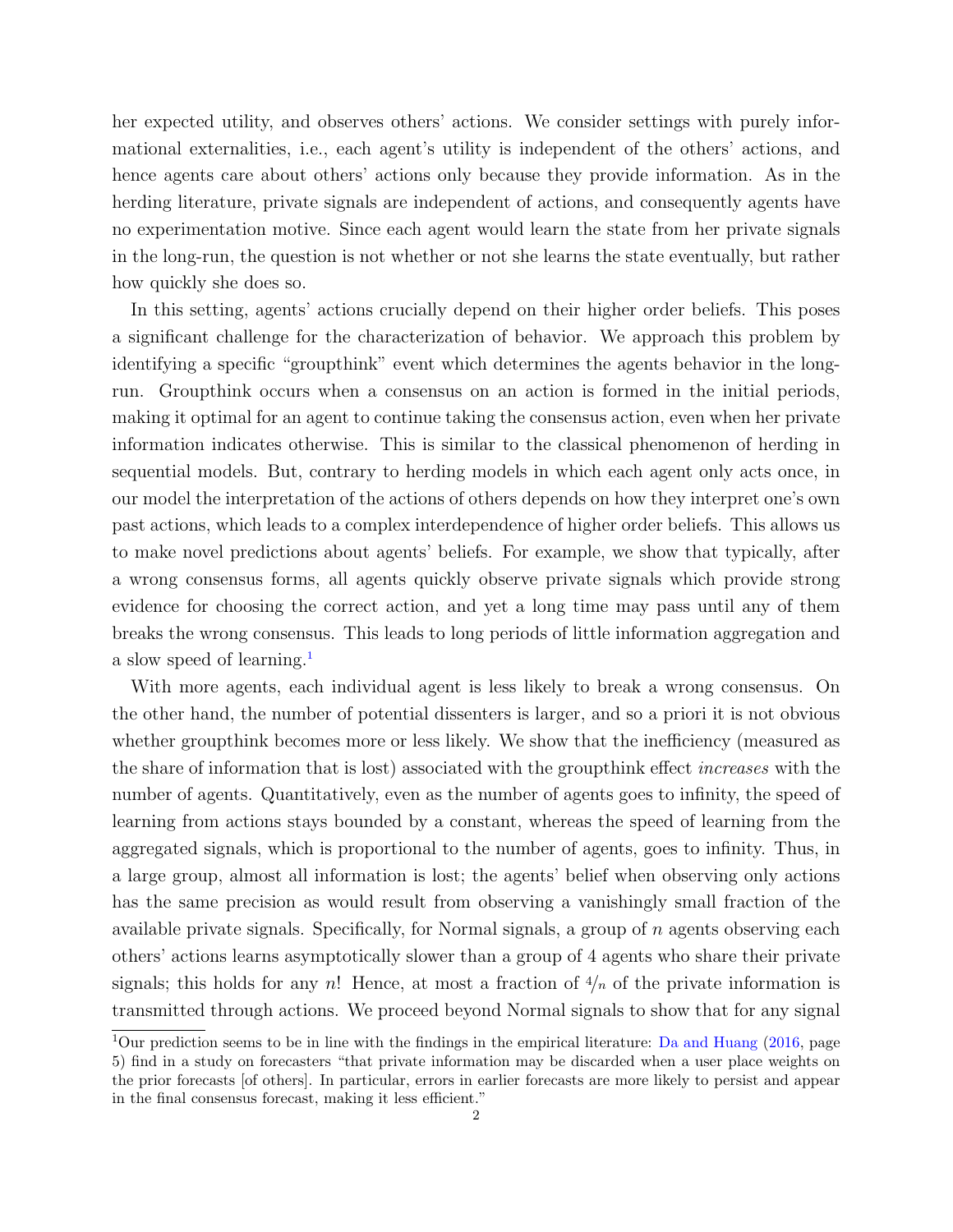distribution (satisfying very mild technical conditions) at most a fraction of  $\gamma_n$  of the private information is transmitted through actions, for some constant c that depends only on the distribution of private signals.

A natural alternative measure of the speed of learning is the expected discounted payoff loss, relative to a case where all private signals are public. This measure depends on the mistake probabilities in the early periods of the game, which are for general signals intractable. As a consequence, previous work has studied asymptotic (long run) rates of learning (e.g., [Vives,](#page-18-0) [1993;](#page-18-0) [Chamley,](#page-17-1) [2004;](#page-17-1) [Duffie and Manso,](#page-17-2) [2007;](#page-17-2) [Duffie et al.,](#page-17-3) [2009,](#page-17-3) [2010;](#page-17-4) [Jadbabaie](#page-18-1) [et al.,](#page-18-1) [2013;](#page-18-1) [Molavi et al.,](#page-18-2) [2015\)](#page-18-2), and we do the same. In particular, [Jadbabaie et al.](#page-18-1) [\(2013\)](#page-18-1) and [Molavi et al.](#page-18-2) [\(2015\)](#page-18-2) study the rate of learning in an almost identical setting, with boundedly rational agents. Asymptotic rates have been studied in other settings in which it is difficult to analyze the short-term dynamics (e.g., [Hong and Shum](#page-17-5)  $(2004)$ ) and Hörner [and Takahashi](#page-18-3) [\(2016\)](#page-18-3)), and more generally asymptotic results are common in the field of learning (e.g., [Kalai and Lehrer](#page-18-4) [\(1993\)](#page-18-4)).

Using asymptotic rates to quantify the speed of learning has the disadvantage that these rates, in general, convey no information about the initial time periods (and thus expected payoffs). The reason for this is that the rate of learning describes the probability of making a mistake only up to an error term which might be large in early periods, but vanishes in later periods. However, asymptotic rates are tractable, and—as we show—have the further advantage of being independent of many details of the model, providing a measure that is robust to changes in model parameters such as the agents' prior or the exact utility function.

Moreover, the approximation error made in early periods when considering asymptotic rates need not be large. In fact, in some natural examples, the asymptotic rates correspond closely to the short-term dynamics and provide the correct economic intuition. We highlight this by studying a canonical setting of a large group of agents with Normal private signals, where, as the size of the group is increased, the total precision of their signals is kept constant. In this case, our results on the learning rates show that the speed of learning tends to zero as the size of the group grows. By carefully analyzing the learning dynamics in this setting, we show that this result does not only hold in the long-run, but also in the initial periods, where the agents learn less and less the larger the group gets. Specifically, after revealing some information by their action in the first period, the agents get locked into groupthink and ignore their subsequent private signals in many of the initial periods, choosing instead to follow the majority opinion of the first period; We show that in large groups, this groupthink phenomenon occurs with probability close to one. Thus, in this setting, our asymptotic result that for large groups almost no information is aggregated through actions holds also in the initial periods.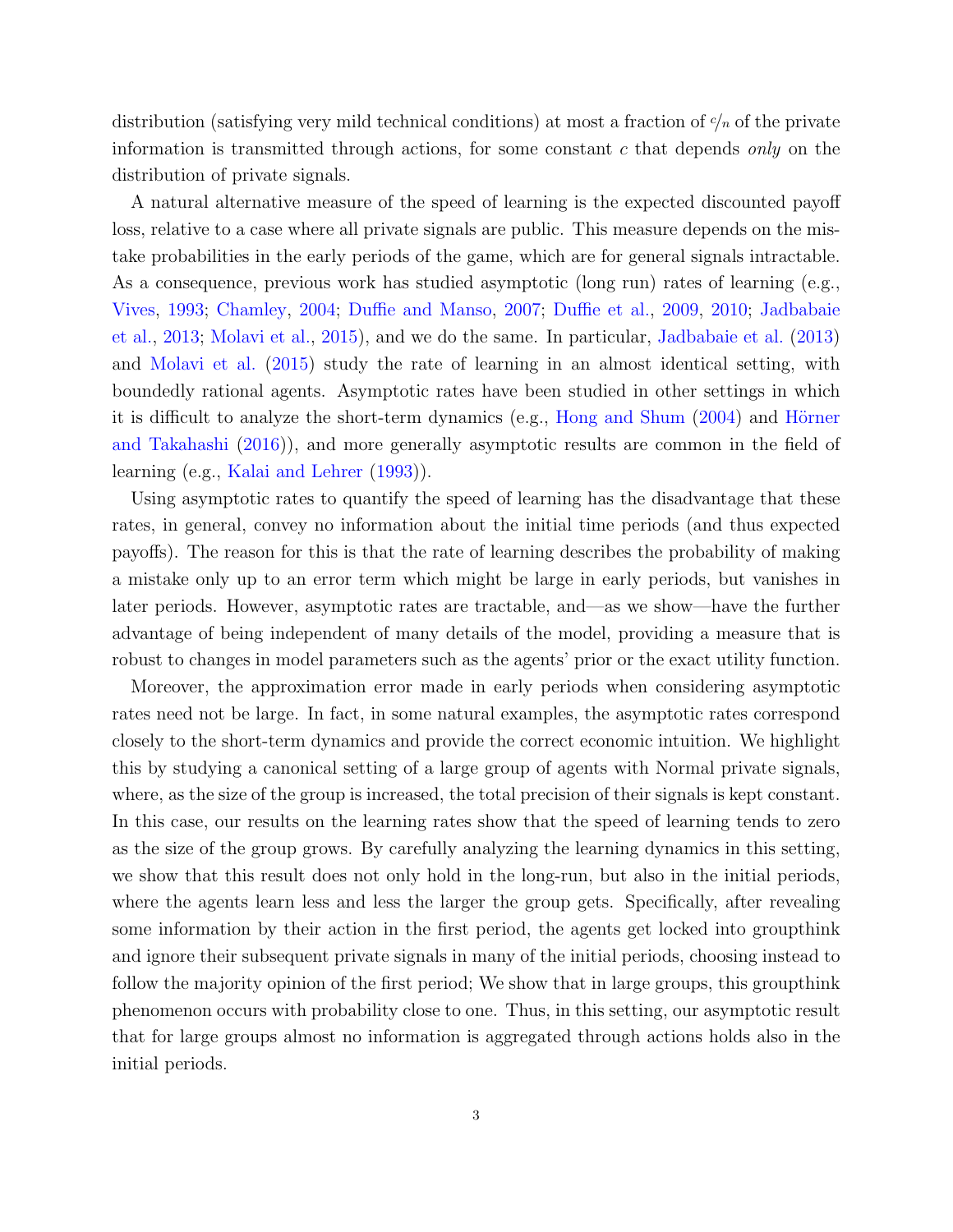Our work is closely related to models of rational herding [\(Bikhchandani et al.,](#page-17-6) [1992;](#page-17-6) [Banerjee,](#page-17-7) [1992;](#page-17-7) [Smith and Sørensen,](#page-18-5) [2000;](#page-18-5) [Chamley,](#page-17-1) [2004;](#page-17-1) [Vives,](#page-18-0) [1993\)](#page-18-0), as we use the same conditional i.i.d. structure of signals, and utilities depend only on one's own actions and the state. The main difference is that in most herding models each agent acts only once, whereas in our model agents take actions repeatedly. An implication of this interaction is a feedback effect where an agent's action today influences other agents' future actions, which in turn change her own future actions. This entails an additional dimension relative to the herding literature: the complexity and importance of higher order beliefs. Agents' actions depend on beliefs of arbitrarily high order, since, unlike in the herding literature, is it not sufficient to reason about others' beliefs, but one must also reason about their beliefs regarding one's own beliefs and so on. A contribution of this paper is to provide an analysis of this interaction, circumventing the calculation of beliefs, which in such contexts is well known to be intractable (as discussed for example by [Gale and Kariv](#page-17-8) [\(2003\)](#page-17-8) [2](#page-3-0) ). More importantly, we show that the phenomenon of herding is not particular to sequential models in which agents act only once, but more generally extends to situations of repeated actions.

In the herding literature agents either learn or do not learn the state, depending on whether private signals have bounded likelihood ratios [\(Smith and Sørensen,](#page-18-5) [2000\)](#page-18-5). In our model, the distinction between unbounded and bounded private signals is not important, since the aggregate of each agent's private information suffices to learn the state. When agents fail to learn in the herding literature, it is because they disregard their private signals and follow the actions of their predecessors. Similar phenomena are described in other works (for example [Vives,](#page-18-0) [1993;](#page-18-0) [Bala and Goyal,](#page-17-9) [1998;](#page-17-9) [Mossel et al.,](#page-18-6) [2015\)](#page-18-6), and the same basic mechanism underlies our groupthink effect.

In our repeated action setting there may be a strategic incentive to change ones own action in order to gain more information from future actions of others. This effect does not exist for rational myopic agents, who do not value future information, and we assume myopic agents. The same choice is made in most of the learning literature (where signals are private and agents interact repeatedly) either explicitly (e.g., [Sebenius and Geanakoplos,](#page-18-7) [1983;](#page-18-7) [Parikh](#page-18-8) [and Krasucki,](#page-18-8) [1990;](#page-18-8) [Bala and Goyal,](#page-17-9) [1998;](#page-17-9) [Keppo et al.,](#page-18-9) [2008\)](#page-18-9), or implicitly, by assuming that there is a continuum of agents (e.g., [Vives,](#page-18-0) [1993;](#page-18-0) [Gale and Kariv,](#page-17-8) [2003;](#page-17-8) [Duffie and](#page-17-2) [Manso,](#page-17-2) [2007;](#page-17-2) [Duffie et al.,](#page-17-3) [2009,](#page-17-3) [2010\)](#page-17-4). A possible justification for this approach is that

<span id="page-3-0"></span> ${}^{2}$ [Gale and Kariv](#page-17-8) [\(2003,](#page-17-8) p.20): "Speeds of convergence can be established analytically in simple cases. For more complex cases, we have been forced to use numerical methods. The computational difficulty of solving the model is massive even in the case of three persons. However, the results are sufficiently dramatic that they suggest the same might be true for more general cases. This is an important subject for future research."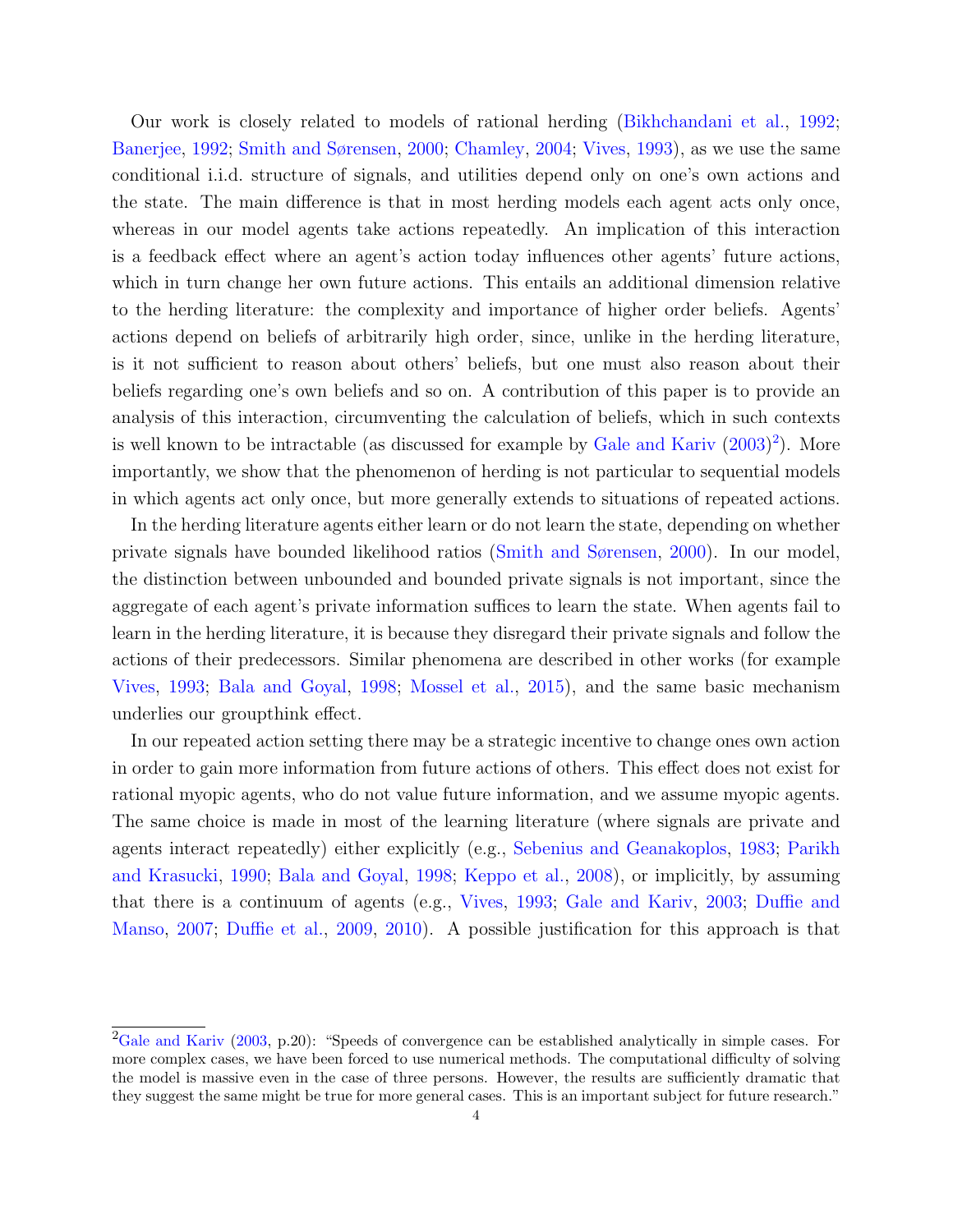reasoning about the informational effect of one's actions in such setups requires a level of sophistication that seems unrealistic in many applications.<sup>[3](#page-4-0)</sup>

Potential applications of our results appear in settings in which agents repeatedly learn from each other. These include the dissemination of information in developing countries (e.g., [Conley and Udry](#page-17-10) [\(2010\)](#page-17-10); [Banerjee et al.](#page-17-11) [\(2013\)](#page-17-11) among many studies), the adoption of opinions on social networks, and prediction markets where forecasters observe the forecasts of others (see [Da and Huang](#page-17-0) [\(2016\)](#page-17-0)).

## 2. SETUP

Time is discrete and indexed by  $t \in \{1, 2, \ldots\}$ . Each period, each agent  $i \in \{1, 2, \ldots, n\}$ first observes a signal (or shock)  $s_t^i \in \mathbb{R}$ , takes an action  $a_t^i \in A$ , and finally observes the actions taken by others this period. The set of possible actions is finite:  $|A| < \infty$ .

### 2.1. States and Signals. There is an unknown state

$$
\Theta \in \{l, h\}
$$

randomly chosen by nature, with probability  $p_0 = \mathbb{P}[\Theta = h] \in (0, 1)$ . Signals  $s_0^i, s_1^i, \ldots$  are i.i.d, across agents and over time, conditional on the state  $\Theta$ , with distribution  $\mu_{\Theta}$ . The distributions  $\mu_h$  and  $\mu_l$  are mutually absolutely continuous<sup>[4](#page-4-1)</sup> and hence no signal perfectly reveals the state. As a consequence the log-likelihood ratio of every signal

$$
\ell_t^i = \log \frac{\mathrm{d} \mu_h}{\mathrm{d} \mu_l} (s_t^i)
$$

is well defined (i.e.,  $|\ell_t^i| < \infty$ ) and we assume that it has finite expectation  $|\mathbb{E}[\ell_t^i]| < \infty$ . We also assume that priors are generic<sup>[5](#page-4-2)</sup>, so as to avoid the expository overhead of treating cases in which the agents are indifferent between actions; the results all hold even without this assumption.

Our signal structure allows for bounded as well as unbounded likelihoods. Our main example is that of *Normal signals*  $s_t^i \sim \mathcal{N}(m_\theta, \sigma^2)$  with mean  $m_\theta$  depending on the state and variance  $\sigma^2$ . Another example is that of *binary signals*  $s_t^i \in \{l, h\}$  which are equal to the state with constant probability  $\mathbb{P}\left[s_i^i = \Theta \mid \Theta\right] = \phi > 1/2$ .

<span id="page-4-0"></span><sup>3</sup>The strategic experimentation literature studies the incentive to change one's action in order to learn more from others' future actions. We exclude this strategic incentive by assuming that information arrives independently of actions and that agents are myopic. In most of this literature signals are public, and thus all agents share the same belief, whereas for us overcoming the difficulty imposed by complex higher order beliefs is the main challenge.

<span id="page-4-2"></span><span id="page-4-1"></span><sup>&</sup>lt;sup>4</sup>That is, every event with positive probability under one measure has positive probability under the other. <sup>5</sup>That is, chosen from a Lebesgue measure one subset of  $[0, 1]$ .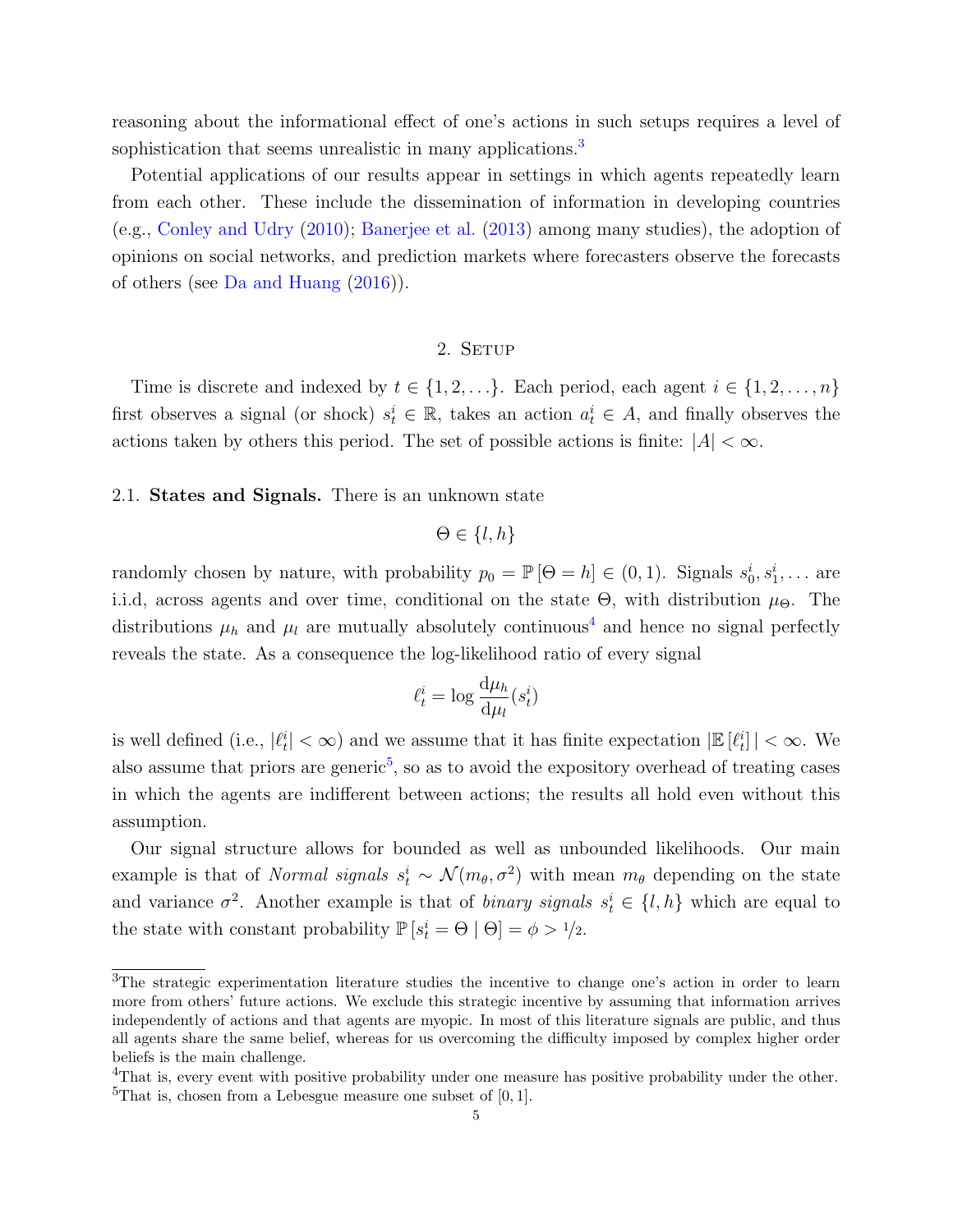2.2. Actions and Payoffs. Agent  $i$ 's payoff (or utility) in period t depends on her action  $a_t^i$  and next period's signal  $s_{t+1}^i$ , and is given by  $u(s_{t+1}^i, a_t^i)$ . <sup>[6](#page-5-0)</sup> The signal can be interpreted as a shock (like demand or interest rate) which influences the payoffs of the different actions of the agent. Note that  $u(\cdot, \cdot)$  does not depend on the agent's identity i or the time period t. This model is equivalent to a model where the agent's utility  $\bar{u}(\Theta, a_t^i)$  is unobserved and depends directly on the state. Formally, we can translate the model where the utility depends on the signal into the model where it depends on the state by setting it equal to the expected payoff conditional on the state  $\theta^7$  $\theta^7$ 

$$
\bar{u}(h,\alpha) := \mathbb{E}_h \left[ u(s_{t+1}^i, \alpha) \right]
$$

$$
\bar{u}(l,\alpha) := \mathbb{E}_l \left[ u(s_{t+1}^i, \alpha) \right].
$$

We denote by  $a^{\theta}$  the action that maximizes the flow payoff in state  $\theta$ , which we assume is unique

$$
\alpha^{\theta} := \arg \max_{\alpha \in A} \bar{u}(\theta, \alpha).
$$

We call  $\alpha^h, \alpha^l$  the *certainty actions* and assume that they are distinct (i.e.,  $\alpha^h \neq \alpha^l$ ), as otherwise the problem is trivial.

2.3. Agents' Behavior. We assume throughout that agents are Bayesian and myopic: they completely discount future payoffs, and thus at every time period choose the action the maximizes the payoff at that period. We denote by  $p_t^i$  the posterior probability that agent i assigns to the event  $\Theta = h$  at the beginning of period t. As an agent's posterior belief  $p_t^i$ is a sufficient statistic for her expected payoff, her action  $a_t^i$  depends only on  $p_t^i$ . Formally, there exists a function  $a^*$ : [0, 1]  $\rightarrow A$  such that with probability one<sup>[8](#page-5-2)</sup>

$$
a_t^i = a^\star(p_t^i) \, .
$$

2.4. Information. Each agent observes only her own signals, and not the signals of others. To learn about the state, agents try to infer the signals of others from their actions. More precisely, at the end of each period an agent observes the actions taken by all other agents in this period.

### 2.5. Examples.

<span id="page-5-0"></span><sup>&</sup>lt;sup>6</sup>Note, that observing the utility  $u(s_{t+1}^i, a_t^i)$  does not provide any information beyond the signal  $s_{t+1}^i$  and therefore past signals  $(s_1^i, \ldots, s_{t+1}^i)$  are a sufficient statistic for the private information available to agent i when taking an action in period  $t + 1$ .

<span id="page-5-1"></span>Throughout, we denote by  $\mathbb{E}_{\theta}[\cdot] := \mathbb{E}[\cdot | \Theta = \theta]$  and  $\mathbb{P}_{\theta}[\cdot] := \mathbb{P}[\cdot | \Theta = \theta]$  the expectation and probability conditional on the state.

<span id="page-5-2"></span><sup>&</sup>lt;sup>8</sup>We here say "with probability one" only to rule out the zero probability event that the agent is indifferent.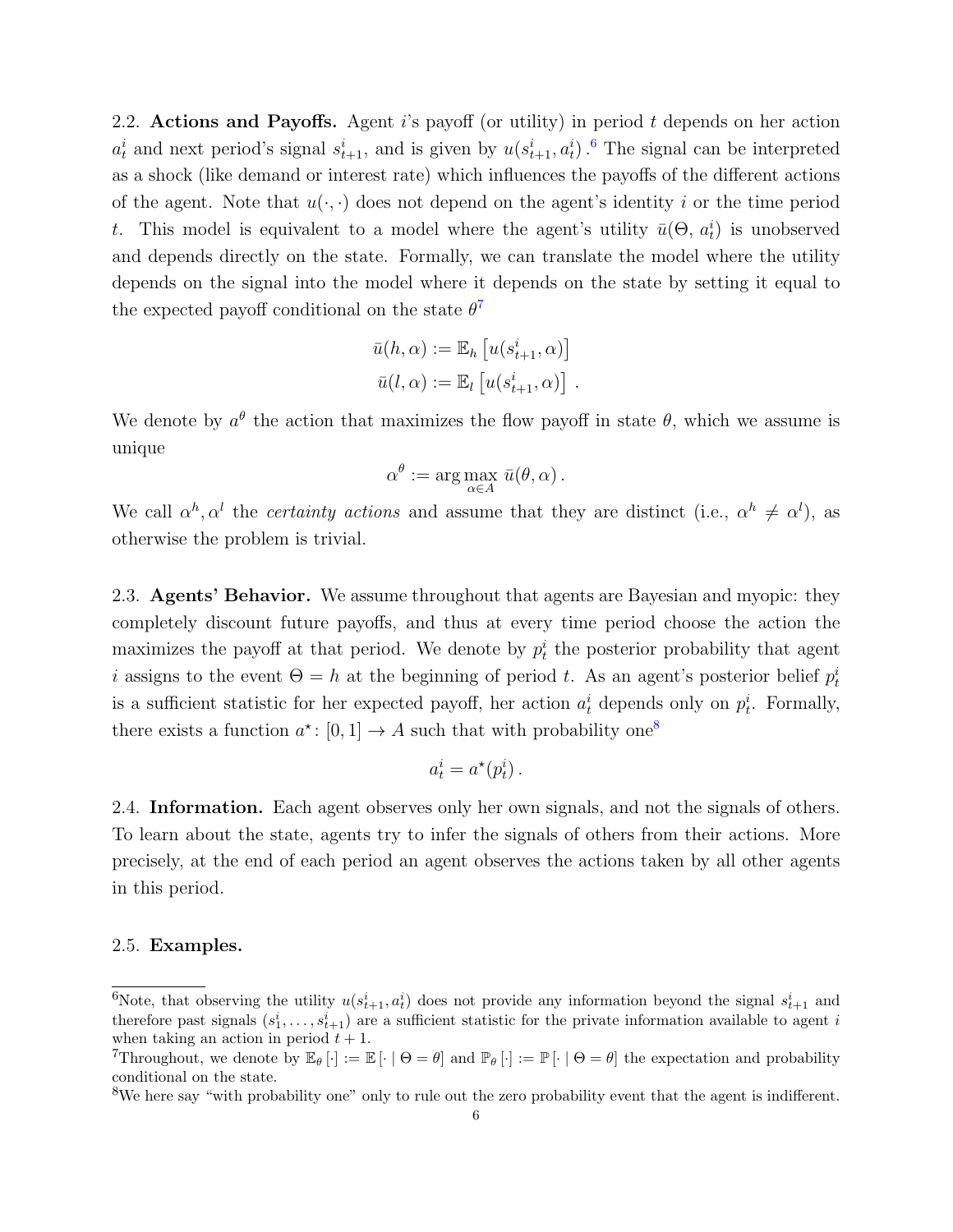<span id="page-6-0"></span>2.5.1. Matching the State. A simple example which suffices to understand all the economic results of the paper is the case of two actions  $A = \{l, h\}$  where the agent's expected utility equals one if she matches the state, i.e.

$$
\bar{u}(\theta,\alpha) = \begin{cases} 1 & \text{if } \alpha = \theta \\ 0 & \text{if } \alpha \neq \theta \end{cases}.
$$

In this case the agent simply takes the action to which her posterior belief assigns higher probability:

$$
a_t^i = \begin{cases} h & \text{if } p_t^i > \frac{1}{2} \\ l & \text{otherwise} \end{cases}
$$

.

2.5.2. Monopolistic Sellers. As an application, consider local monopolistic sellers who want to learn about the demand for their product and the associated optimal price. Each seller acts in a different market, so that there are no payoff externalities. The distribution of demand, however, is the same, so that the realized demand in other markets is informative about future demands in a seller's home market.

For concreteness, assume that the sellers are shop owners who are selling a new product, and that in the high state the number of people entering the store to inquire about the product is Poisson with mean  $\rho_h$ , while in the low state it is Poisson with mean  $\rho_l$ , which is less than  $\rho_h$ . After learning the price each customer decides whether or not to buy, depending on her private valuation. Customers' private valuations for the product are independent of the state, and so, after having entered the store, customers reveal no new information about the state. Thus, the information a seller learns about the state from her own customers is independent of the price she sets.

When marginal profits are not constant in the volume of sales, a seller will want to set one price if the state is high, another price if the state is low, and potentially intermediate prices when she is unsure about the state. Consequently, each seller wants to learn the state and does so not only by observing the demand in her store, but also by observing the prices set by other sellers.

#### 3. Results

<span id="page-6-1"></span>In this section we describe our results on the speed of learning; section [4](#page-10-0) derives the learning dynamics in detail and explains how they lead to the results of this section. More specifically, in this section we consider the probability with which an agent  $i$  takes a suboptimal action in period t:

$$
a_t^i \neq \alpha^{\Theta}.
$$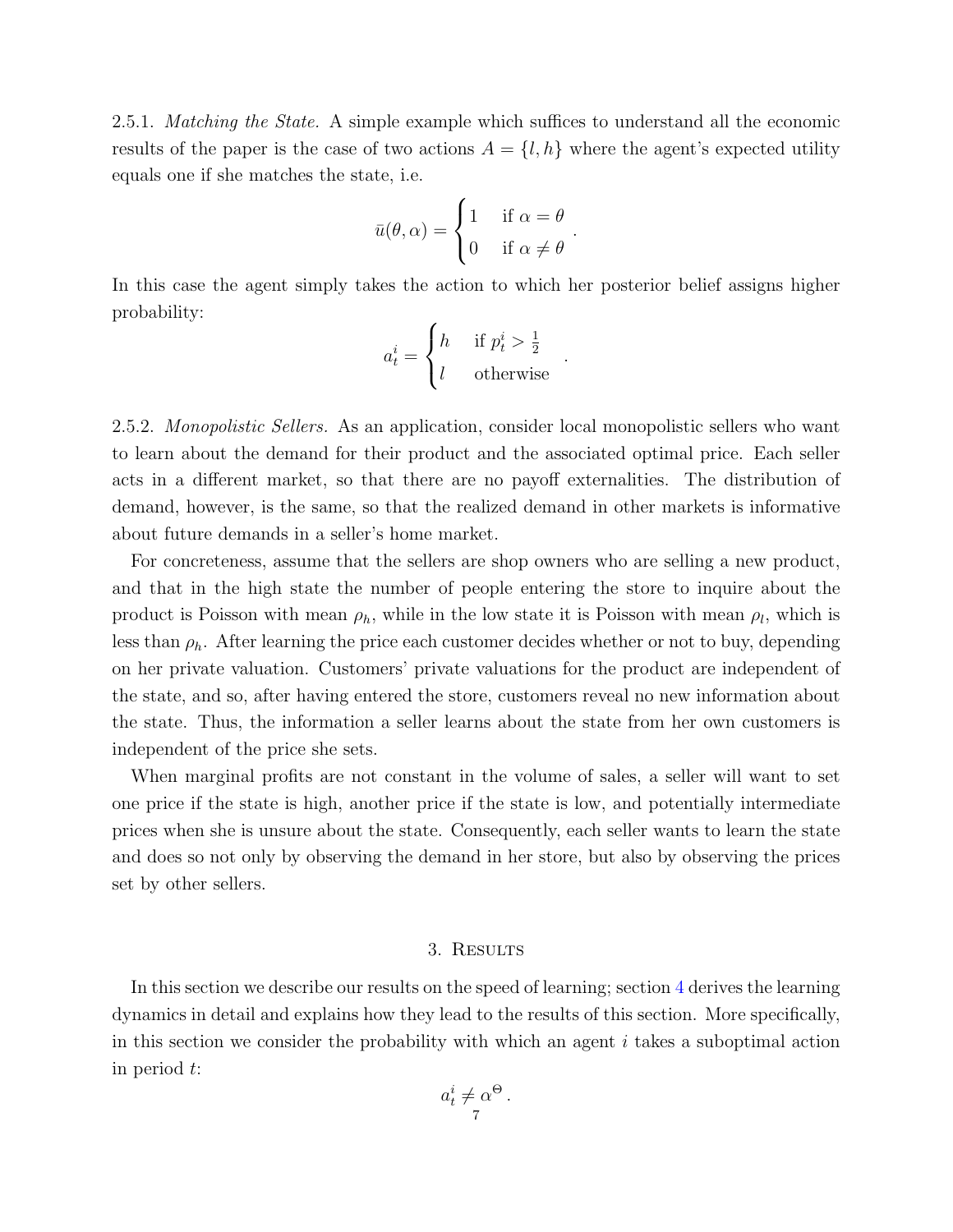As the action is suboptimal (given knowledge of the state) we refer to this event as agent  $i$ "making a mistake" by "choosing the wrong action", even though she takes the action which is optimal given her information. As a benchmark we first briefly discuss the classical single agent case.

3.1. **Autarky.** In the single agent case  $n = 1$ , the probability of a suboptimal action is well known to decay exponentially, with a rate  $r_a$  that can be calculated explicitly in terms of the cumulant generating functions  $\lambda_h = -\log \mathbb{E}_h \left[ e^{-z \ell} \right]$  and  $\lambda_l(z) := -\log \mathbb{E}_l \left[ e^{z \ell} \right]$ .

<span id="page-7-2"></span>Fact 1 (Speed of learning in autarky). The probability that a single agent in autarky chooses the wrong action in period t satisfies<sup>[10](#page-7-1)</sup>

,

(1) 
$$
\mathbb{P}\left[a_t \neq \alpha^{\Theta}\right] = e^{-r_a \cdot t + o(t)}
$$

where

$$
r_a := \sup_{z \ge 0} \lambda_h(z) = \sup_{z \ge 0} \lambda_l(z).
$$

This type of autarky result is classical and can be found, for example, in studies of Bayesian hypothesis testing (see, e.g. [Cover and Thomas](#page-17-12) [\(2012,](#page-17-12) pages 314-316)). For us it serves as a benchmark for the case when agents try to learn from the actions of others. We prove Fact [1](#page-7-2) in the Appendix, for the convenience of the reader.

Note, that the long-run probability of a mistake is independent of set of actions A and the utility function  $u$ . It is also independent of the prior. Thus quantifying the speed of learning using the exponential rate has both advantages and disadvantages: the rate is independent of many details of the model and depends only on the private signal distributions. It is also tractable and can be explicitly calculated for many distributions. However, it is an asymptotic measure and in general does not say anything formally about what happens in early periods. Of course, the same is true for many statistical results, like the Central Limit Theorem, which nevertheless provide helpful intuition about what happens in finite periods.

3.2. Many agents. We now turn to the case where there are  $n \geq 2$  agents. We first consider the benchmark case where all signals are observed by all agents. Since there is no private information, all agents hold the same beliefs, and this case reduces to the single agent case, but where  $n$  signals are observed in every period. After  $t$  periods the agents will have observed  $n \cdot t$  signals, and so, by Fact [1,](#page-7-2) their probability of taking the wrong action will be the probability of error after  $n \cdot t$  periods in the autarky setting.

<span id="page-7-0"></span><sup>&</sup>lt;sup>9</sup>Here  $\ell$  is a random variable with a distribution that is equal to that of any of the log-likelihood ratios  $\ell_t^i$ . The definition of the cumulant generating function differs by a sign from the usual one.

<span id="page-7-1"></span><sup>&</sup>lt;sup>10</sup>Here, and elsewhere, we write  $o(t)$  to mean a lower order term. Formally a function  $f: \mathbb{R} \to \mathbb{R}$  is in  $o(t)$  if  $\lim_{t\to\infty} f(t)/t = 0.$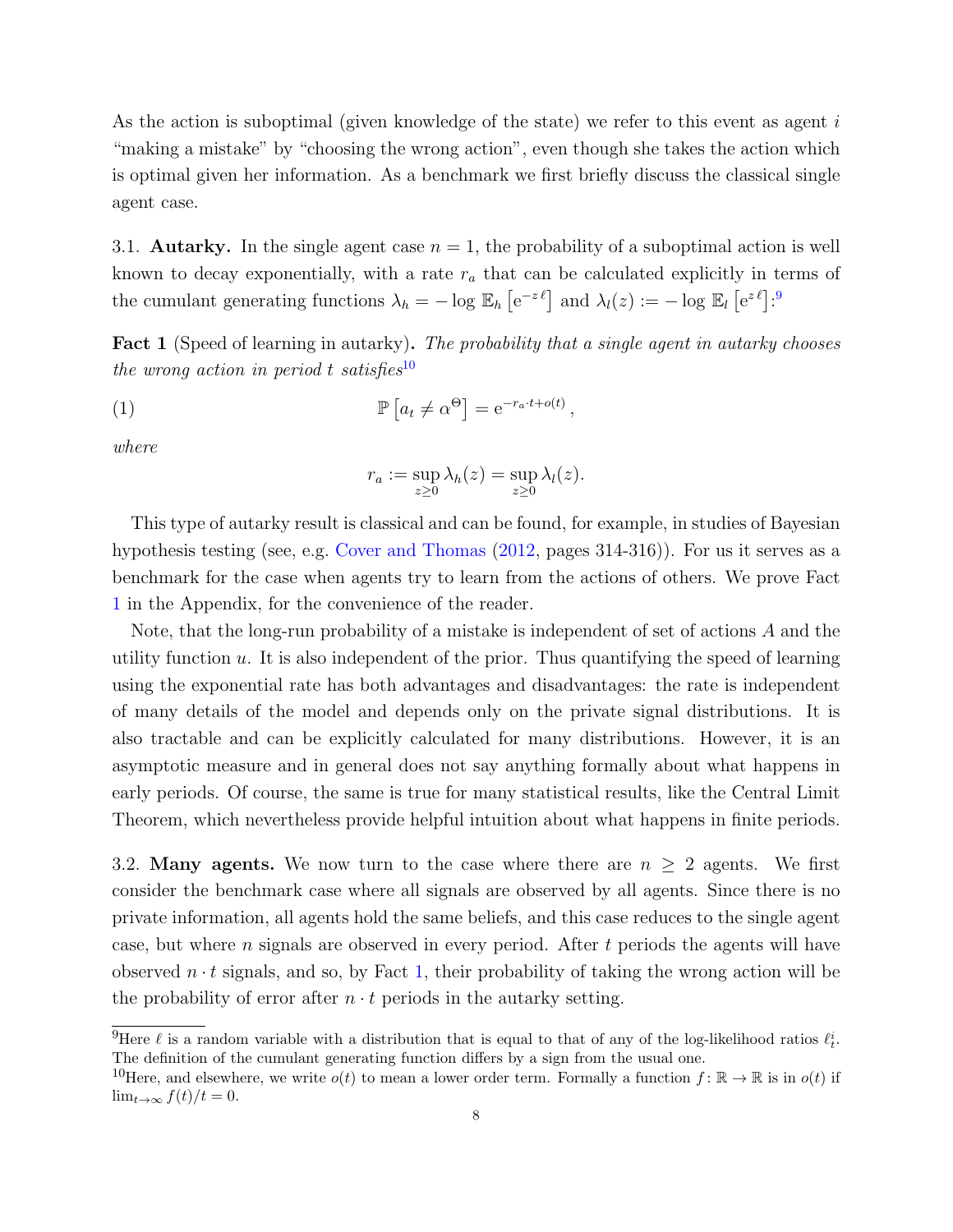<span id="page-8-1"></span>Fact 2 (Speed of learning with public signals). When signals are public, the probability that any agent i chooses the wrong action in period t satisfies

$$
\mathbb{P}\left[a_t^i \neq \alpha^{\Theta}\right] = e^{-nr_a \cdot t + o(t)}
$$

.

Having considered this benchmark case, we turn to our main model, in which  $n \geq 2$  agents observe each others' actions, but signals are private. Our main result is that for any number of agents the speed of learning is bounded from above by a constant:

<span id="page-8-0"></span>**Theorem 1.** Suppose n agents all observe each others' past actions. Given the private signal distributions, there exists a constant  $\bar{r}_b > 0$  such that for any number of agents

$$
\mathbb{P}\left[a_t^i \neq \alpha^{\Theta}\right] \ge e^{-\bar{r}_b \cdot t + o(t)}.
$$

In particular, this holds for  $\bar{r}_b = \min \{ \mathbb{E}_h[\ell], -\mathbb{E}_l[\ell] \}$ . When private signals are Normal then one can take  $\bar{r}_b = 4r_a$ .

An immediate corollary from Theorem [1](#page-8-0) and Fact [2](#page-8-1) is the following result.

**Corollary 1.** There exists a fixed group size  $k$  such that for any arbitrarily large group size n, the probability that any agent chooses the wrong action is eventually lower with k agents and public signals than with n agents and private signals. When signals are Normal we can take  $k = 4$ .

Thus adding more agents (and with them more private signals and more information) cannot boost the speed of learning past some bound, and as n tends to infinity more and more of the information is lost. In the case of normal signals  $\bar{r}_b = 4 r_a$ , and thus, regardless of the number of agents, the probability of mistake is eventually higher than it would be if 4 agents shared their private signals. Thus for large groups almost all of the private signals are effectively lost, i.e. not aggregated in the decisions of others.

3.2.1. Groupthink. To prove this theorem we calculate the asymptotic probability of the event that all agents choose the wrong certainty action in almost all time periods up to time t. We call this event "*groupthink*" and show that its probability is already high, which implies that the probability that one particular agent errs at time  $t$  is also high. Intuitively, when a wrong consensus forms by chance in the beginning, it is hard to break and can last for a long time, with surprisingly high probability. This is due to the fact that agents require their private signals to be relatively strong in order to choose a dissenting action.

In fact, conditioned on groupthink, it holds, with high probability, that the private signals of each agent, which initially indicated the wrong action, eventually strongly indicate the correct action, but are still ignored due to the overwhelming information provided by the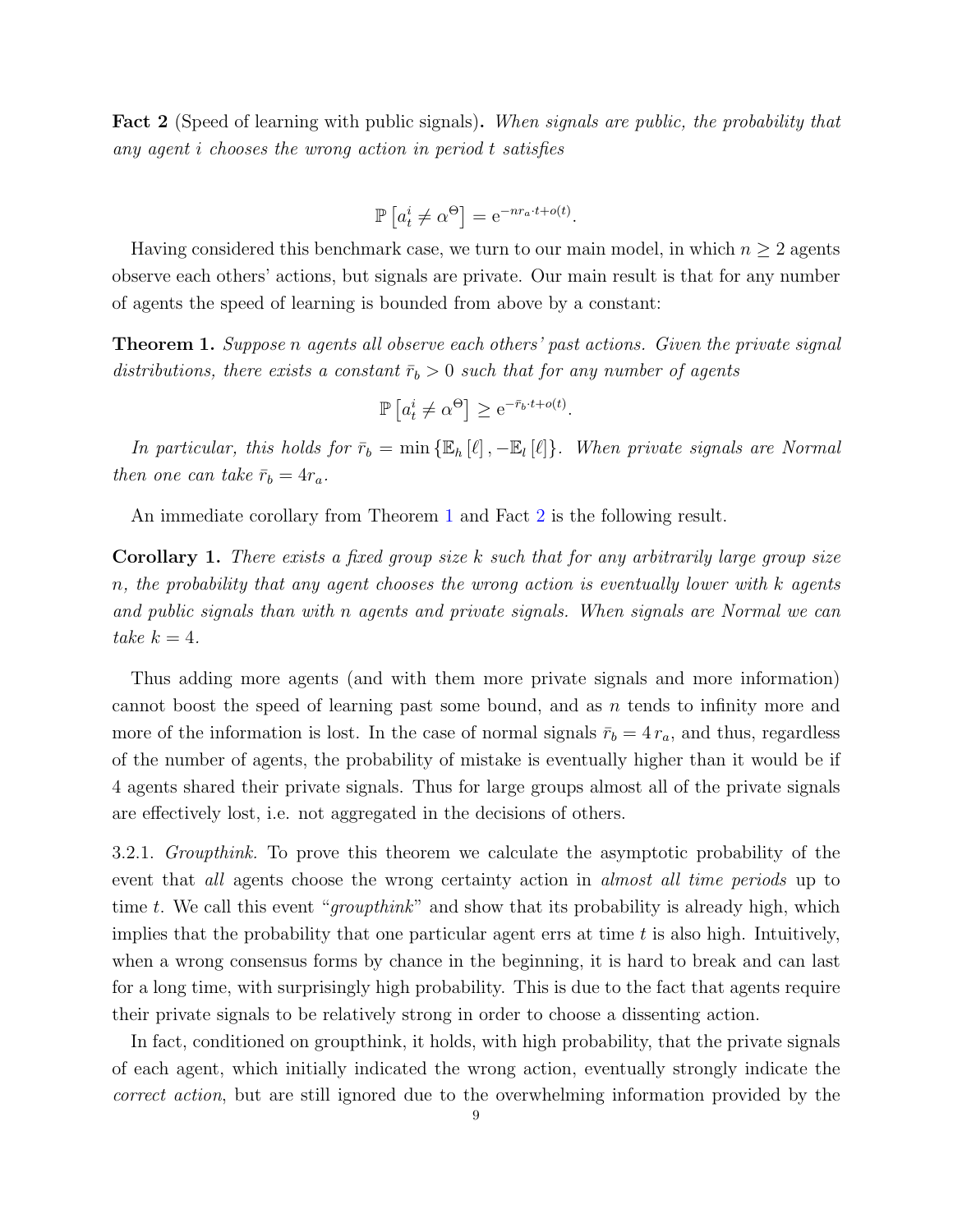actions of others. We thus find the term groupthink an apt description of the phenomenon. We formally express this in the following proposition.

<span id="page-9-1"></span>**Proposition 1.** In the long run, conditional on the state being high and all agents taking the incorrect low action in every period, the private signals of every agent indicate the correct high action. That is, for every agent i and  $\varepsilon > 0$  it holds that

$$
\lim_{t \to \infty} \mathbb{P}_h \left[ \mathbb{P} \left[ \Theta = h \mid s_1^i, \dots, s_t^i \right] > 1 - \varepsilon \mid a_s^j = \alpha^l \quad \text{ for all } s \leq t \text{ and all } j \right] = 1.
$$

The analogous statement holds in the low state.

This phenomenon, which does not seem to have an analogue in sequential herding models, seems striking, as it does not involve irrationality, and yet results in a group taking an action which contradicts each and every member's private information.

3.2.2. Early Period Mistake Probabilities. Theorem [1](#page-8-0) is a statement about asymptotic rates. In fact, if one were to increase the number of agents while holding the private signal distributions fixed, the probability of the agents choosing correctly at any given period  $t > 1$ approaches 1. Thus, a more interesting setting is one in which, as we increase the number of agents, we decrease the informativeness of each agent's signal, while keeping fixed the amount of information available to all agents together.

We consider  $n$  agents who each receive Normal private signals with fixed conditional means  $\pm 1$  and variance n. If such signals were publicly observable they would be informationally equivalent to a single Normal signal with variance 1 each period. In this setting, Theorem [1](#page-8-0) implies that the speed of learning would be inversely proportional to the size of society, and in particular would tend to zero as  $n$  tends to infinity.

To test the robustness of this asymptotic speed of learning result, we perform a detailed analysis of the early periods, showing that, as the number of agents increases, they learn less and less from each other's actions. Thus, the asymptotic result of Theorem [1,](#page-8-0) which stated that the agents learn little from each other's actions in the long run, "kicks in" early on (in fact, already in the *second* period), in the sense that with high probability the agents learn nothing from each other's actions after the first period.

<span id="page-9-2"></span>Theorem 2. Suppose n agents have normal private signals with conditional distributions  $\mathcal{N}(\pm 1, n)$  and want to match the state<sup>[11](#page-9-0)</sup>, so that  $\bar{u}(\theta, a) = \mathbf{1}_{\{a=\theta\}}$ . Then, for every t, the probability that all agents in the periods  $\{2, 3, \ldots, t\}$  choose the action that the majority of the agents chose in period 1 converges to one as n goes to infinity.

Thus the private signals of periods  $\{2, \ldots, t\}$  are with high probability not strong enough to induce a deviation from the first period consensus in these periods. Consequently, the

<span id="page-9-0"></span> $11$ See Section [2.5.1.](#page-6-0)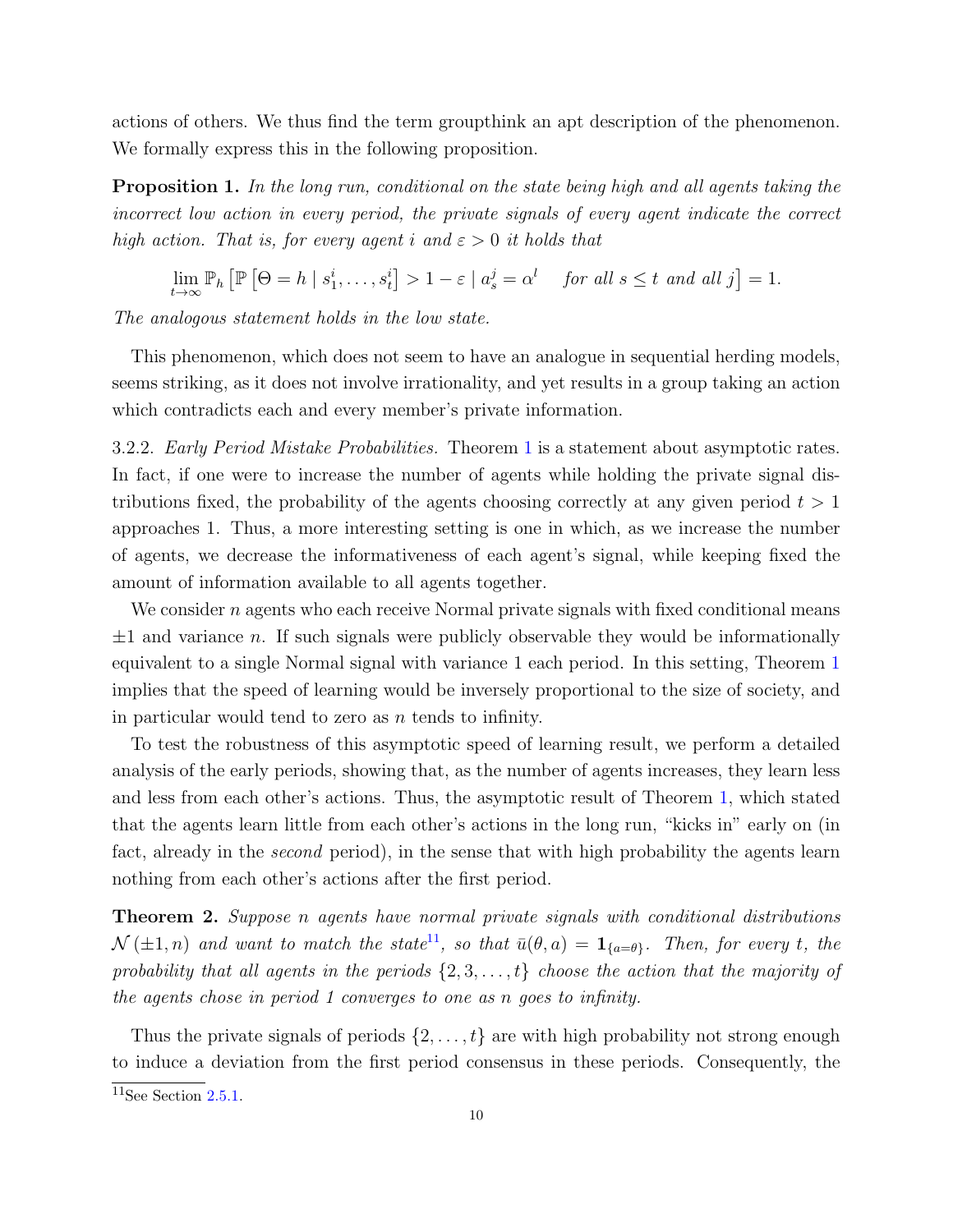actions in these periods are correct only if the action taken by the majority in the first period is correct. This probability is bounded by  $\Phi(1) \sim 0.84$  for any n. Of course, this probability can be arbitrarily close to  $1/2$  if the private signal distributions has a larger variance. In this case, almost all information is lost even in early periods, if the number of agents is sufficiently high.

The intuition behind this result is the following: after observing the first round actions, the probability that a particular agent will have a strong enough signal to deviate from the majority opinion (action) is small. In fact, it is so small that the probability that no agent deviates is almost one, and moreover it takes many periods until any agent has a strong enough signal to deviate. When agents observe that no one has deviated, it further strengthens (if not by much) their belief in the majority opinion, thus again delaying the breaking of the consensus. Of course, when the initial consensus is wrong, eventually it is broken.

#### 4. Learning Dynamics

<span id="page-10-0"></span>In this section we analyze the learning dynamics in detail and explain how we prove the results of Section [3.](#page-6-1) We discuss how agents interpret each other's actions and how they choose their own. The analysis of these learning dynamics is related to questions in random walks and large deviations theory. Proving our results requires some mathematical innovation, which we view as a contribution of this paper.

4.1. Preliminaries. As an agent's expected utility for a given action is linear in her posterior belief  $p_t^i$ , the set of beliefs where she takes a given action is an interval. It will be convenient to define the agent's log-likelihood ratio (LLR)  $L_t^i := \log p_t^i/(1-p_t^i)$ . As the LLR is a monotone transformation of the agent's posterior belief, and as a myopic agent's action is determined by her posterior, the same holds true in terms of LLRs. This can be summarized in the following lemma.

<span id="page-10-1"></span>**Lemma 1.** There exist disjoint intervals  $(\underline{L}(\alpha), \overline{L}(\alpha)) \subset \mathbb{R} \cup \{-\infty, +\infty\}$ , one for each action  $\alpha \in A$ , such that, with probability one,  $a_t^i = \alpha$  if and only if  $L_t^i \in (\underline{L}(\alpha), \overline{L}(\alpha))$ .

To characterize the agent's actions it thus suffices to characterize her LLR. Note, that for the certainty action  $\alpha^l$  it holds that  $\underline{L}(\alpha^l) = -\infty$ , and that analogously  $\overline{L}(\alpha^h) = +\infty$ .

4.2. Autarky. As a benchmark, we first describe the classical autarky setting where a single agent acts by himself. In this section we omit the superscript signifying the agent.

Evolution of Beliefs. In autarky, the posterior probability the agent assigns to the high state before taking an action in period t is  $P_t = \mathbb{P}[\theta = h \mid s_1, \ldots, s_t]$ . Applying Bayes' rule yields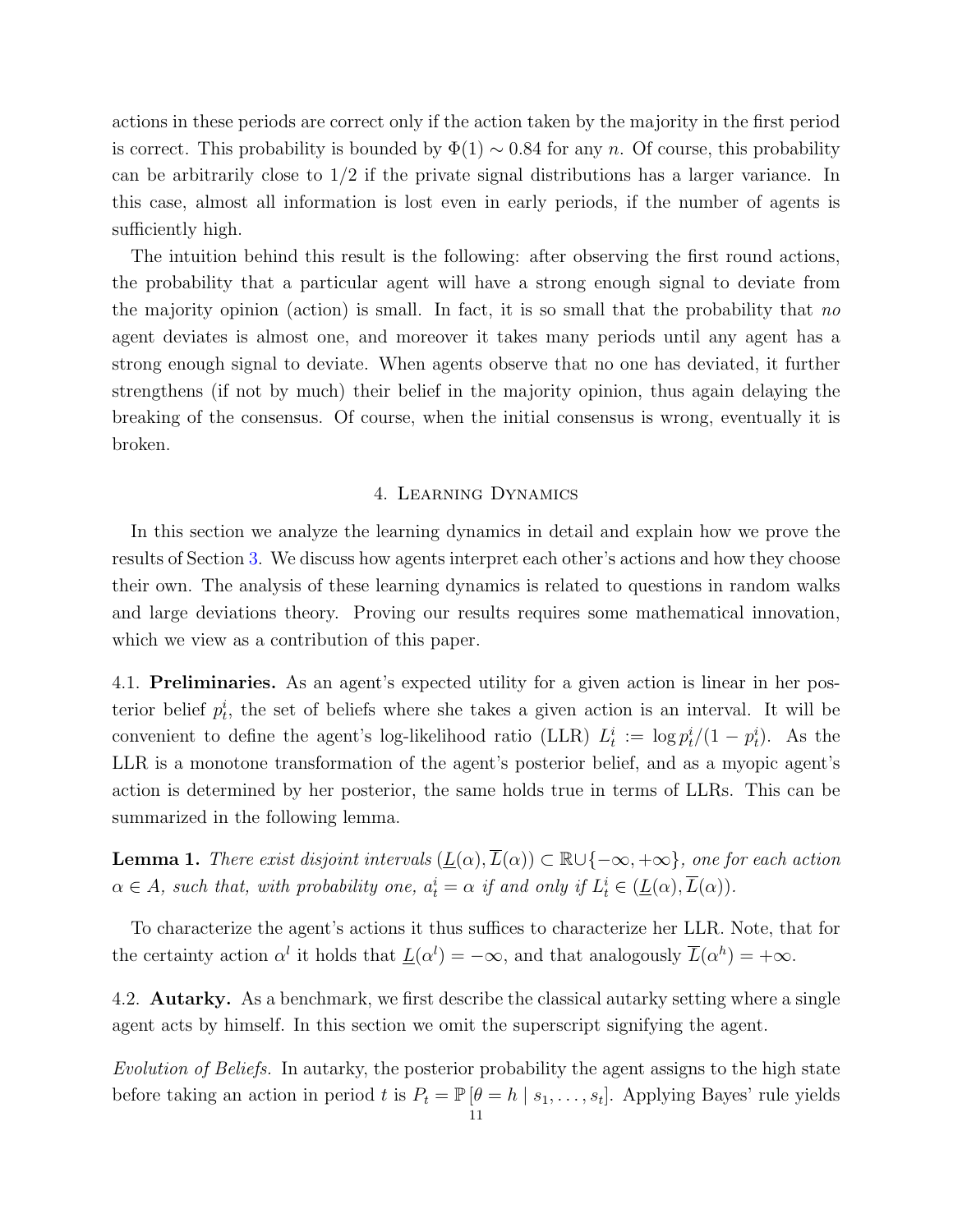that the LLR  $L_t$  follows a random walk with increments  $\ell_t = \log \frac{d\mu_h}{d\mu_l}(s_t)$  equal to the LLR of the signals the agent observed:

<span id="page-11-0"></span>(2) 
$$
L_t = L_0 + \sum_{\tau=1}^t \ell_\tau.
$$

Probability of Mistakes. As a consequence of Lemma [1,](#page-10-1) the probability that the agent chooses the wrong action in period t when the state equals  $\theta$  is given by

(3) 
$$
\mathbb{P}_{\theta}\left[a_{t} \neq \alpha^{\theta}\right] = \begin{cases} \mathbb{P}_{h}\left[L_{t} \leq \underline{L}(\alpha^{h})\right] & \text{if } \theta = h \\ \mathbb{P}_{l}\left[L_{t} \geq \overline{L}(\alpha^{l})\right] & \text{if } \theta = l \end{cases}.
$$

Hence, to calculate the probability of a mistake one needs to calculate the probability that the LLR is in a given interval. By [\(2\)](#page-11-0) the LLR is the sum of increments which are i.i.d. conditional on the state, and hence  $(L_t)_t$  is a random walk.

The short-run probability that a random walk is within a given interval is hard to calculate and depends very finely on the distribution of its increments.[12](#page-11-1) As this makes it impossible—even in the single agent case—to obtain any general results on the probability that the agent makes a mistake, we focus on the long-run probability of mistakes, which can be analyzed for general signal structures. The long-run behavior of random walks has been studied in *large deviations theory*, with one of the earliest results due to Cramér  $(1944)$ , who studied these questions in the context of calculating premiums for insurers. We will use some of the ideas and tools from this theory in our analysis; a self-contained introduction is given in Appendix [A](#page-19-0) for the convenience of the reader.

*Beliefs.* We define the *private LLR*  $R_t$  as the LLR calculated based only on an agent's private signals:

$$
R_t := L_0 + \sum_{\tau=1}^t \ell_\tau.
$$

In the single agent case the private signals are all the available information, so  $L_t = R_t$ , but this will no longer be the case once we consider more agents. Regardless of the number of agents and the information available to them, the private LLR is a random walk with steps  $\ell_t$ , if we condition on the state. We can therefore use large deviation theory to estimate the probability that the private LLR  $R_t$  deviates from its expectation, conditional on the state. To this end, let  $\ell$  have the same distribution as each  $\ell_t$ , define  $\lambda_{\theta} : \mathbb{R} \to \mathbb{R}$ , the cumulant

<span id="page-11-1"></span><sup>&</sup>lt;sup>12</sup>The only exception are a few cases where the distribution of the LLR  $L_t$  is known in closed form for every t, such as the Normal case. Even in the Normal case it seems to us intractable to calculate in closed form the mistake probability in early periods in the multi-agent case.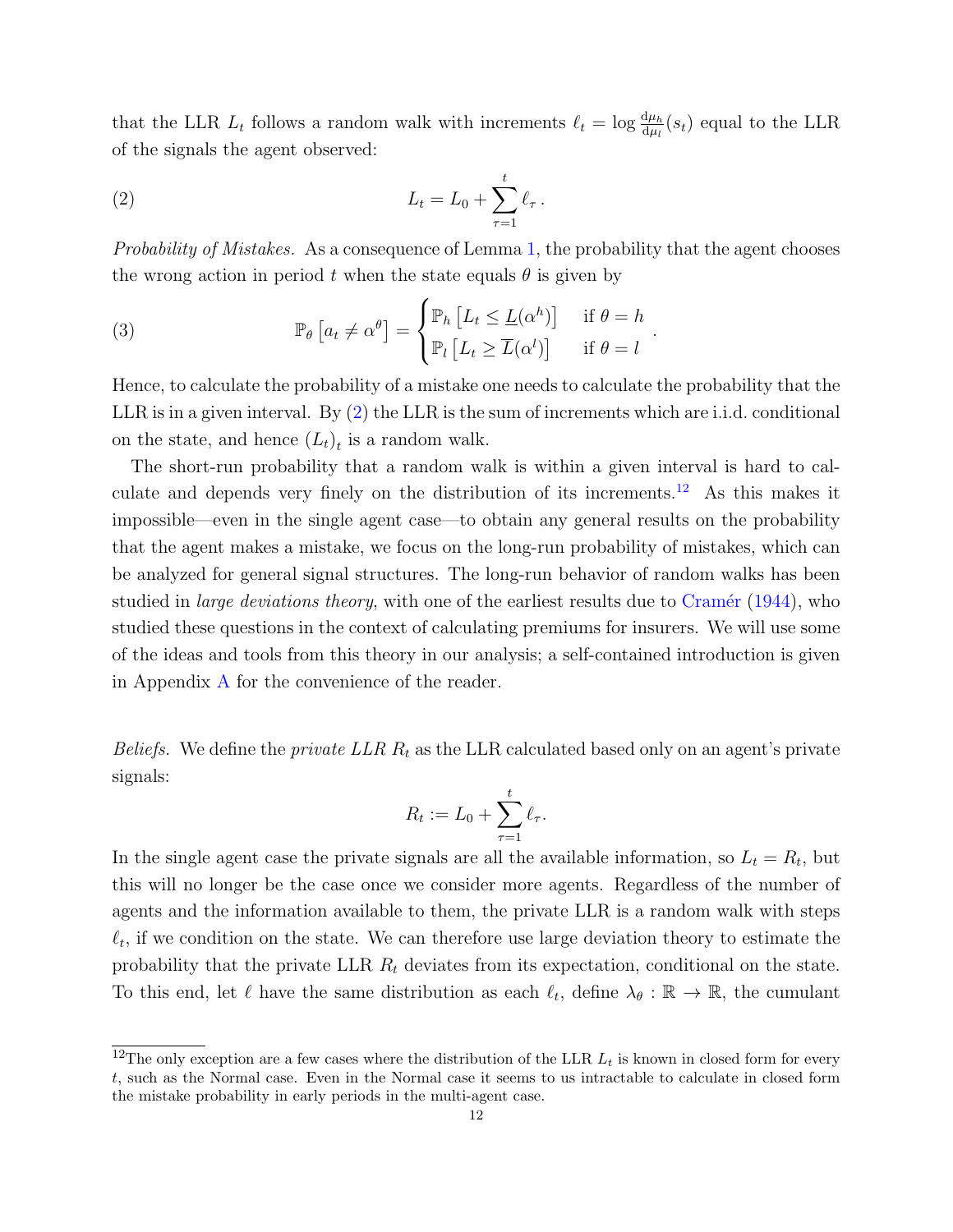generating function of the increments of the LLR in state  $\theta$  by

$$
\lambda_h(z) := -\log \mathbb{E}_h \left[ e^{-z \ell} \right] \qquad \lambda_l(z) := -\log \mathbb{E}_l \left[ e^{z \ell} \right],
$$

and denote its Fenchel conjugate by

$$
\lambda_{\theta}^{\star}(\eta) := \sup_{z \geq 0} \lambda_{\theta}(z) - \eta \cdot z.
$$

Given these definition, we are ready to state the basic classical large deviations estimate that we use in this paper.

<span id="page-12-1"></span>**Lemma 2.** For any  $\mathbb{E}_l [\ell] < \eta < \mathbb{E}_h [\ell]$  it holds that<sup>[13](#page-12-0)</sup>

$$
\mathbb{P}_h [R_t \le \eta \cdot t + o(t)] = e^{-\lambda_h^{\star}(\eta) \cdot t + o(t)}
$$

$$
\mathbb{P}_l [R_t \ge \eta \cdot t + o(t)] = e^{-\lambda_l^{\star}(-\eta) \cdot t + o(t)}.
$$

This Lemma states that the probability that the random walk  $R_t$  deviates from its (conditional) expectation is exponentially small, and decays with a rate that can be calculated exactly in terms of  $\lambda_h^*$  or  $\lambda_l^*$ . The proof of Lemma [2](#page-12-1) in the Appendix uses the properties of  $\lambda_{\theta}$  and  $\lambda_{\theta}^*$  to verify that the increments of the LLR process in both states are such that large deviation theory results are applicable. Lemma [2](#page-12-1) allows us to calculate the probability of a mistake conditional on each state, immediately implying Fact [1,](#page-7-2) which states that  $14$ 

$$
\mathbb{P}\left[a_t \neq \alpha^{\Theta}\right] = e^{-r_a \cdot t + o(t)},
$$

where  $r_a = \lambda_h^*(0) = \lambda_l^*(0)$ .

4.3. Many Agents and the Groupthink Effect. In this section we consider  $n \geq 2$  agents. Each agent observes a sequence of private signals  $s_1^i, \ldots, s_t^i$ , and the action taken by other agents in previous periods  $(a^j_\tau)_{\tau < t, j \neq i}$ . In this setting we prove Theorem [1.](#page-8-0) As before, we consider myopic agents who completely discount future payoffs, and thus at each period choose the action that maximizes their expected payoffs at that period. For example, in the "matching the state" setting (Section  $(2.5.1)$  $(2.5.1)$ , the agents' actions will be given by

$$
a_t^i = \begin{cases} h & \text{if } \mathbb{P}[\Theta = h \mid (s_\tau^i)_{\tau \le t}, (a_\tau^j)_{\tau < t, j \ne i} ] > \frac{1}{2} \\ l & \text{otherwise} \end{cases}
$$

.

<span id="page-12-0"></span><sup>&</sup>lt;sup>13</sup>Here each  $o(t)$  denotes a different function, so that the first line can be alternatively written as follows: For every  $f(\cdot)$  with  $\lim_{t\to\infty} f(t)/t = 0$  there exists a  $g(\cdot)$  with  $\lim_{t\to\infty} g(t)/t = 0$  such that  $\mathbb{P}_h[R_t \leq \eta \cdot t + f(t)] =$  $e^{-\lambda_h^{\star}(\eta) \cdot \hat{t} + g(t)}$ .

<span id="page-12-2"></span><sup>&</sup>lt;sup>14</sup>We note that it is possible to strengthen this result by replacing the lower order  $o(t)$  term by  $O(\log(t))$ using the Bahadur-Rao exact asymptotics method (see [Dembo and Zeitouni](#page-17-14) [\(1998,](#page-17-14) Pages 110-113) for a detailed derivation). However, such precision will provide little additional economic insight while significantly complicating the proofs, and thus we will not pursue it.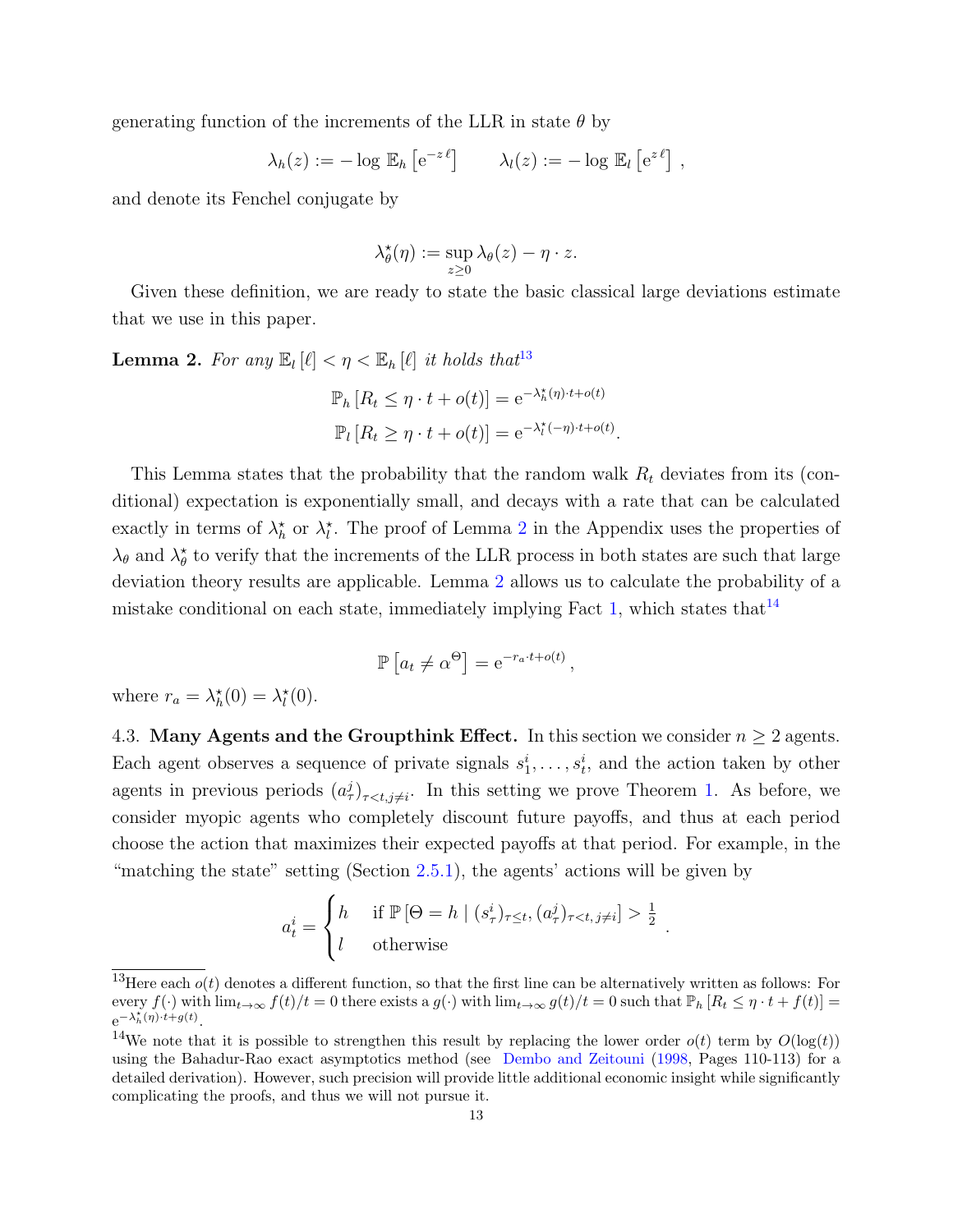The Probability that All Agents Make a Mistake in Every Period. To bound the probability of mistake, we consider the event  $G_t$  that all agents choose the action  $\alpha^l$  in all time periods up to  $t$ :

$$
G_t = \bigcap_{i=1}^n \bigcap_{\tau=1}^t \left\{ a^i_\tau = \alpha^l \right\}.
$$

To simplify the exposition we assume in the main text that  $G_t$  has strictly positive proba-bility.<sup>[15](#page-13-0)</sup> Conditioned on  $\Theta = h$ , the event  $G_t$  is the event that all the agents are, and always have been, in unanimous agreement on the *wrong* action  $\alpha^l$ . We thus call  $G_t$  the *groupthink* event. The event  $G_t$  implies that all agents made a mistake in period  $t$ , conditioned on  $\Theta = h$ . Thus calculating the probability of  $G_t$  will provide a lower bound on the probability that a particular agent makes a mistake.

This event can be written as  $G_t^1 \cap \cdots \cap G_t^n$ , where  $G_t^i$  is the event that agent *i* chooses the wrong action  $\alpha^l$  in every period  $\tau \leq t$ . To calculate the probability of  $G_t$ , it would of course have been convenient if these n events were independent, conditioned on  $\Theta$ . However, due to the fact that the agents' actions are strongly intertwined, these events are not independent; given that agent 1 played the action  $\alpha^l$ —which is optimal in the low state—in all previous time periods, agent 2 assigns a higher probability to the low state and is more likely to also play the same action. This poses a difficulty for the analysis of this model, which is a direct consequence of the fact that the agents' actions are intricately dependent on their higher order beliefs.

*Decomposition in Independent Events.* Perhaps surprisingly, it turns out that  $G_t$  can neverthe-less be written as the intersection of conditionally independent events. We now describe how this can be done.

<span id="page-13-1"></span>**Lemma 3.** There exists a sequence of thresholds  $(q_{\tau})_{\tau}$  such that the event  $G_t$  equals the event that no agent's private LLR  $R<sup>i</sup>$  hits the threshold q before period t

$$
G_t = \bigcap_{i=1}^n \{ R_\tau^i \le q_\tau \text{ for all } \tau \le t \} .
$$

The proof of Lemma [3](#page-13-1) in Appendix [C](#page-25-0) shows this result recursively. Intuitively, whenever  $G_{t-1}$  occurs, all agents took the action  $\alpha^{l}$  up to time  $t-1$ . By the induction hypothesis this implies that the private LLR of all other agents was below the threshold  $q<sub>\tau</sub>$  in all previous periods. As conditional on the states the private LLR's of different agents are independent, whether agent i takes the action  $\alpha^l$  at time t conditional on  $G_{t-1}$ , depends only on her

<span id="page-13-0"></span> $15$ This is the case, for example, if the prior is not too extreme relative to the maximal possible private signal strength, or if the private signals are unbounded. Otherwise, it may be the case that agents never take the wrong certainty action in some initial periods, for example if the prior is extreme and the private signals are weak. In Appendix [C](#page-25-0) we drop this assumption, slightly change the definition of  $G_t$ , and formally show that all our results also hold in general.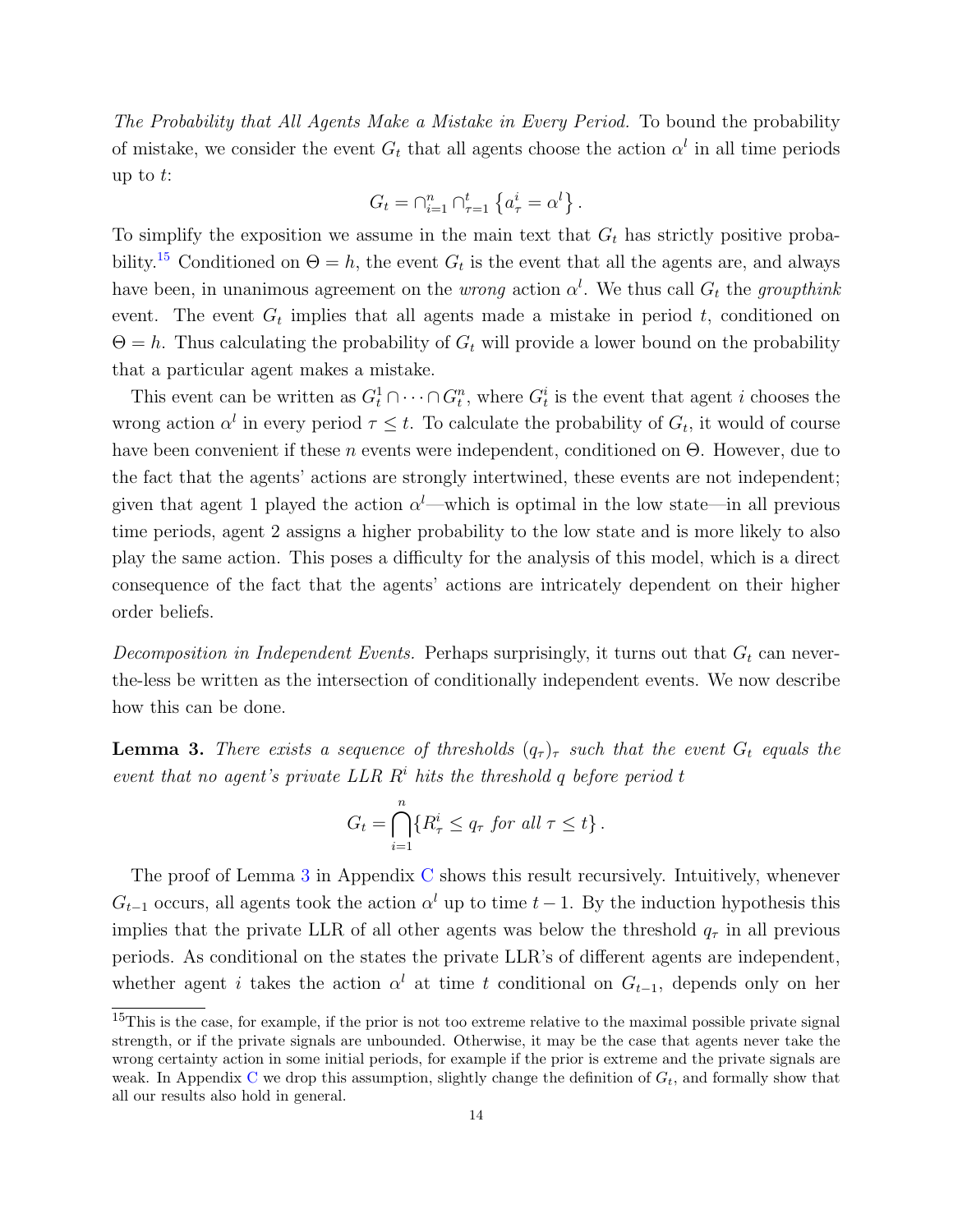private LLR  $R_t^i$ . As  $\alpha^l$  is the most extreme action it follows that the set of private LLRs where the agent takes the action  $\alpha^{l}$  must be a half-infinite interval and is thus characterized by a threshold  $q_{\tau}$ . By symmetry, this is the same threshold for all agents.

Calculating the Thresholds. We now provide a sketch of the argument (omitting many technical details) which we use in the appendix to characterize the threshold  $q_t$ . The threshold  $q_t$  admits a simple interpretation: it determines how high a private LLR  $R_t^i$  an agent must have in order to break from the consensus, and not take action  $\alpha^l$  at time t, after having seen everyone take it so far. To calculate the  $q_t$ 's we consider agent j's decision problem at time  $t + 1$ , conditioned on  $G_t$ . The information available to her is her own private signals (summarized in her private log-likelihood ratio  $R_{t+1}^j$ ), and in addition the fact that all other agents have chosen  $\alpha^l$  up to this point. But the latter observation is equivalent to knowing that all the other agent's private log-likelihood ratios have been under the thresholds  $q<sub>\tau</sub>$  in all previous time periods. Formally, knowing  $G_t$  is equivalent to knowing that

$$
W_t^i:=\{R_{\tau}^i\leq q_{\tau} \text{ for all } \tau\leq t\}
$$

has occurred for all agents  $i \neq j$ .

How does knowing that agent is private LLR has been below  $q<sub>\tau</sub>$  in all previous periods (i.e.  $W_t^i$  occurred) influence agent j's posterior? To answer this question we consider the log-likelihood ratio induced by this event:

(4) 
$$
\log \frac{\mathbb{P}_h\left[W_t^i\right]}{\mathbb{P}_l\left[W_t^i\right]}.
$$

We show in Proposition [5](#page-23-0) in the appendix that the logarithm of the probability of the event  $W_t^i$  conditioned on  $\Theta = h$  is asymptotically the same as that of the event  $R_t^i \leq q_t$ , i.e., the event that agent i's private LLR is below the threshold  $q_t$  at just the last period:

$$
\log \mathbb{P}_h \left[ W_t^i \right] \approx \log \mathbb{P}_h \left[ R_t^i \le q_t \right] .
$$

Proposition [5](#page-23-0) is similar in spirit to the Ballot Theorem of [Bertrand](#page-17-15) [\(1887\)](#page-17-15), which implies that the probability that a random walk is below a constant threshold in all prior periods approximately equals (up to sub-exponential terms) the probability that the random walk is below this threshold in the last period. We generalize this result in Proposition [5](#page-23-0) by showing that the probability that a random walk is below a non-constant threshold  $(q_t)_t$  in all prior periods asymptotically equals the probability that the random walk is below the linear threshold  $q \cdot t$  with slope  $q = \liminf_t q_t/t$  equal to the infimum of the slopes of the original threshold. This proposition is not an established large deviations result, but rather a contribution of this paper.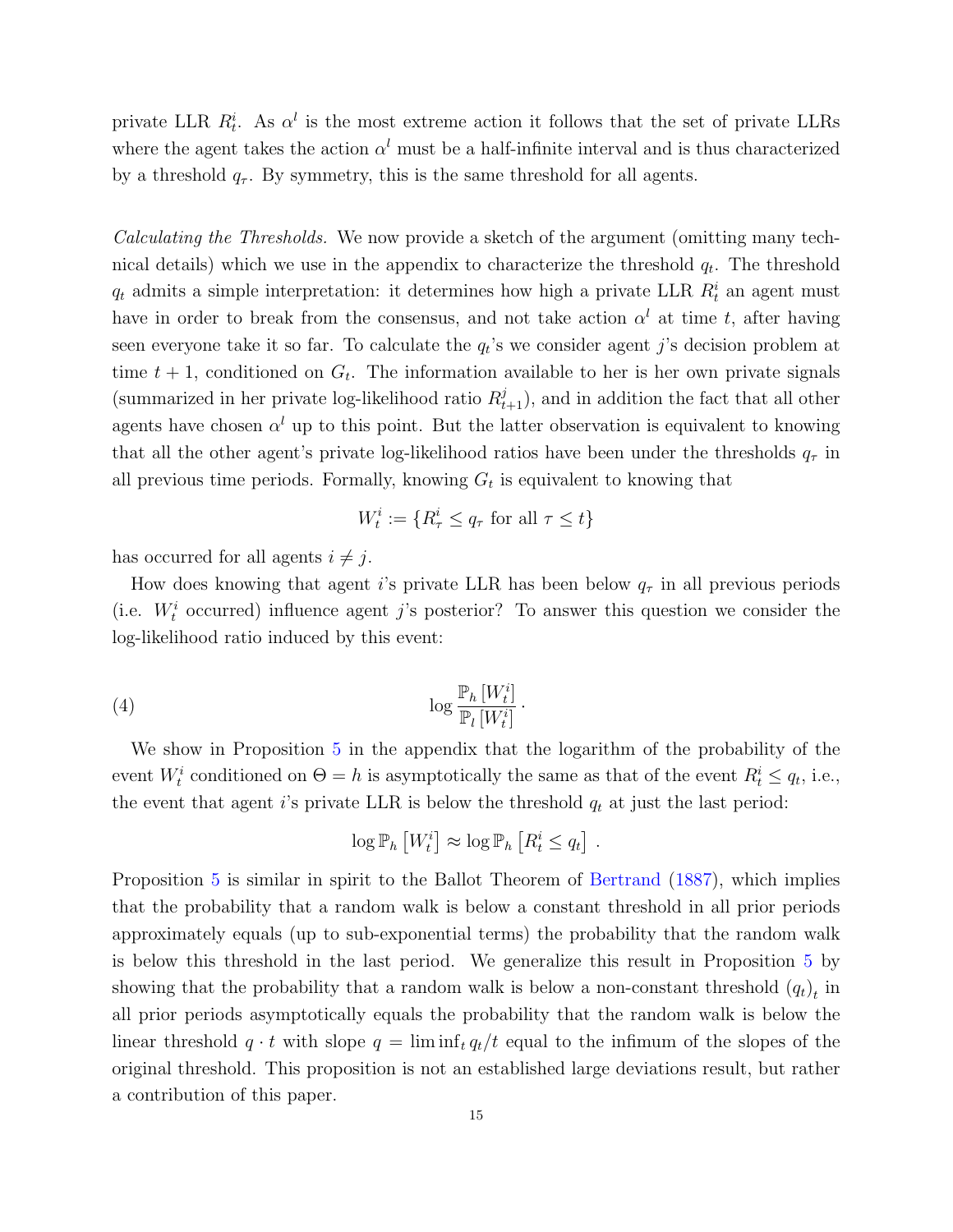In Proposition [7](#page-28-0) in the appendix we show that  $q_t$  is in fact asymptotically linear, i.e. the limit  $q = \lim_{t \to \infty} q_t/t$  exists. This implies that  $\log \mathbb{P}_h [W_t^i] = \log \mathbb{P}_h [R_t^i \leq q_t] + o(t)$ . Thus, the large deviations estimate given in Lemma [2](#page-12-1) implies that

<span id="page-15-1"></span>(5) 
$$
\log \mathbb{P}_h \left[ W_t^i \right] = \log \mathbb{P}_h \left[ R_t^i \leq q_t \right] + o(t) = \log \mathbb{P}_h \left[ R_t^i \leq q \cdot t \right] + o(t) = -\lambda_h^{\star}(q) \cdot t + o(t).
$$

In Lemma [7](#page-27-0) in the Appendix we show that conditional on  $\Theta = l$ , the probability of the event  $W_t^i$  that agent i takes the correct action  $\alpha^l$  in every period is strictly positive, i.e. there exists a constant  $C > 0$  such that  $\mathbb{P}_l[W_t^i] \in [C, 1]$  for all t. Thus, the LLR induced by the event  $W_t^i$  is

$$
\log \frac{\mathbb{P}_h\left[W_t^i\right]}{\mathbb{P}_l\left[W_t^i\right]} = \log \mathbb{P}_h\left[W_t^i\right] - \log \mathbb{P}_l\left[W_t^i\right] = -\lambda_h^{\star}(q) \cdot t + o(t).
$$

Since the event  $G_t$  that the private LLR of every agent is below  $q_{\tau}$  in every period prior to t is the intersection of the individual events  $G_t = \bigcap_{i=1}^n W_t^i$ , and since these events  $(W_t^i)_i$ are conditionally independent, we get that the log-likelihood ratio of  $G_t$  is simply a multiple of the LLR of  $W_t^1$ :

$$
\log \frac{\mathbb{P}_h\left[G_t\right]}{\mathbb{P}_l\left[G_t\right]} = -(n-1) \cdot \lambda_h^{\star}(q) \cdot t + o(t).
$$

The factor here is  $n-1$  rather than n, since each agent observes only  $n-1$  others. Thus, after observing  $G_t$ , agent j's posterior log-likelihood ratio will be the sum of her private LLR  $R_t^j$  and the LLR induced by observing  $G_t$ 

$$
L_t^j = R_t^j - (n-1) \cdot \lambda_h^*(q) \cdot t + o(t) \, .
$$

By Lemma [1,](#page-10-1) agent j will therefore take the action  $\alpha^{l}$  in period  $t+1$  if her signal is below  $(n-1) \cdot \lambda_h^{\star}(q) \cdot t + o(t)$ , which determines the new threshold  $q_{t+1}!$ 

Thus, the threshold for the groupthink event at time  $t + 1$  will be

<span id="page-15-0"></span>
$$
q_{t+1} = (n-1) \cdot \lambda_h^{\star}(q) \cdot t + o(t).
$$

Dividing by t and taking the limit as t tends to infinity yields that (Proposition  $7$ )

(6) 
$$
q = (n-1) \cdot \lambda_h^*(q).
$$

Note that q depends only on the private signal distributions, through  $\lambda_h^*$ . Since  $\lambda_h^*$  is nonnegative and decreasing, this equation will always have a unique solution. We have thus calculated q: it is the solution of the fixed point equation  $(6)$ .

Intuitively, if the threshold is too high then it is likely that the others' private LLRs are below it, and so it is likely that they do not break the consensus. Thus an agent gains little information from observing them agreeing with the consensus, and her threshold for breaking the consensus will be low. This contradicts the initial assumption that the threshold is high. Likewise, if the threshold is too low, then an agent learns a lot by observing the consensus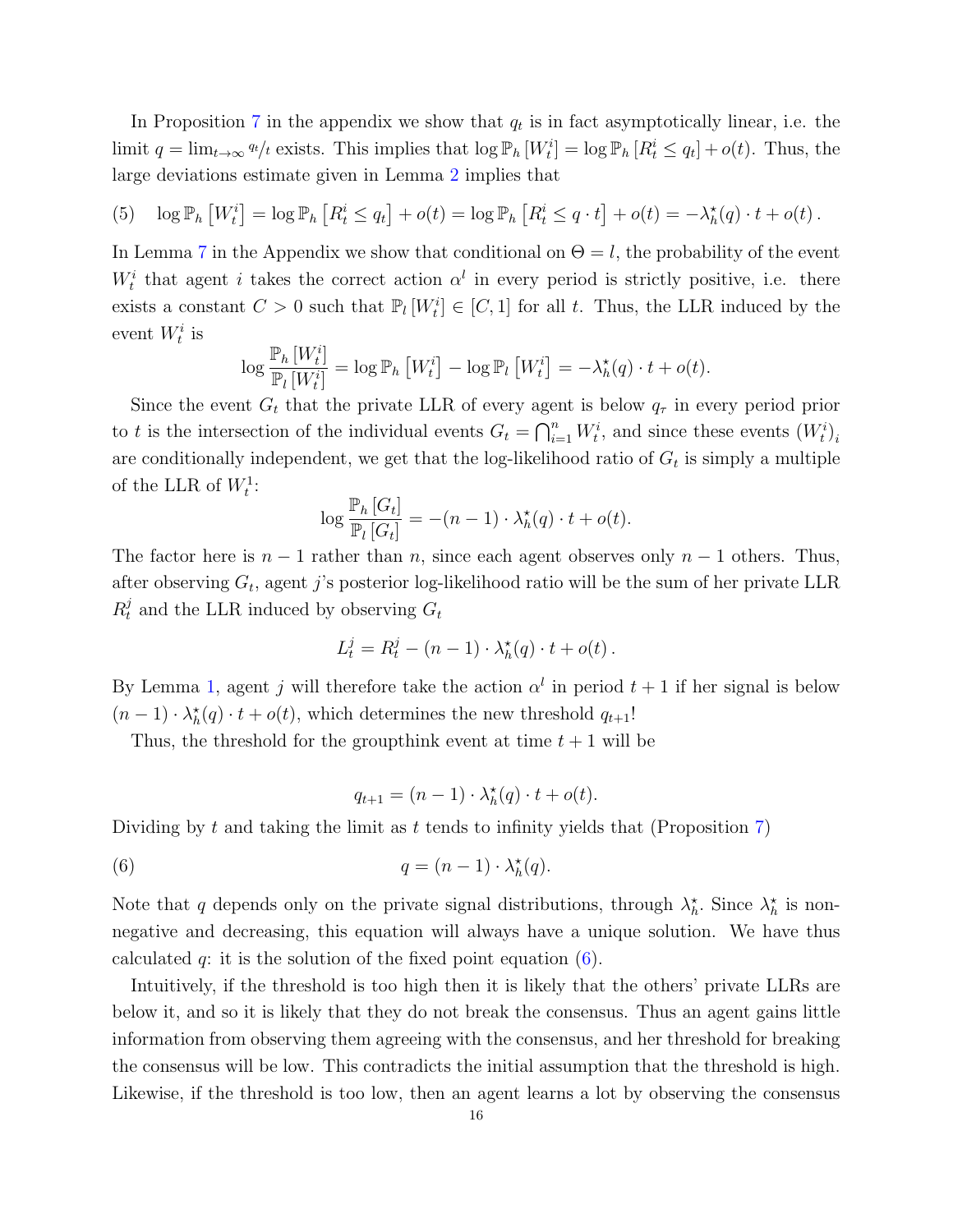endure, and thus sets a high threshold for breaking it. The fixed point of [\(6\)](#page-15-0) is the value in which these effects are equal.

Equation [6](#page-15-0) determines the value of  $q$ , the slope of the threshold above which the agents break the consensus. We can use [\(5\)](#page-15-1) to determine the probability of the event  $W_t^i$  that agent i does not break the consensus. Using the facts that the groupthink event  $G_t$  satisfies  $G_t = \bigcap_{i=1}^n W_t^i$  and that the  $W_t^i$ 's are conditionally independent, we thus have that

(7) 
$$
\mathbb{P}_h\left[G_t\right] = \mathbb{P}_h\left[W_t^i\right]^n = e^{-q \cdot \frac{n}{n-1} \cdot t + o(t)}.
$$

Consequently, the rate  $r_g$  of the event  $G_t$  that all agents take the wrong action in all periods up to time  $t$  is

$$
r_g = \frac{n}{n-1}q.
$$

We note that this rate can often be calculated explicitly. For example, for Normal private signals a straightforward calculation shows that

$$
r_g = 4 \frac{(n - \sqrt{n})^2}{(n - 1)^2} r_a.
$$

Finally, a convexity argument yields that this rate is bounded for any number of agents. We provide the proof in the appendix.

# <span id="page-16-0"></span>**Proposition 2.** For any number of agents n it holds that  $r_g < \mathbb{E}_h[\ell]$ .

As the groupthink event implies that all agents make a mistake, this provides a bound on the speed of learning, conditioned on  $\Theta = h$ :

$$
\mathbb{P}_h\left[a_t^i \neq \alpha^h\right] \geq \mathbb{P}_h\left[G_t\right] = e^{-r_g \cdot t + o(t)}.
$$

Performing the corresponding calculation when conditioning on the low state, we have proved Theorem [1,](#page-8-0) for  $\bar{r}_b = \min \{ \mathbb{E}_h[\ell], -\mathbb{E}_l[\ell] \}$ . In the case of Normal private signals, a tedious but straightforward calculation shows that  $\bar{r}_b = 4r_a$ .

# 5. Conclusion

We show that groupthink, a form of herding, occurs in a complex environment of agents who observe each other and take actions repeatedly. As a result, almost all information is lost when the group of agents is large. We use asymptotic rates as a measure of the speed of learning. As a robustness test, we show that the same effect holds also in the early periods, for the case of Normal signals.

This article leaves many open questions which could potentially be analyzed using our approach. What happens when the state changes over time? What happens with payoff externalities, for example when agents have incentive to coordinate? Of particular interest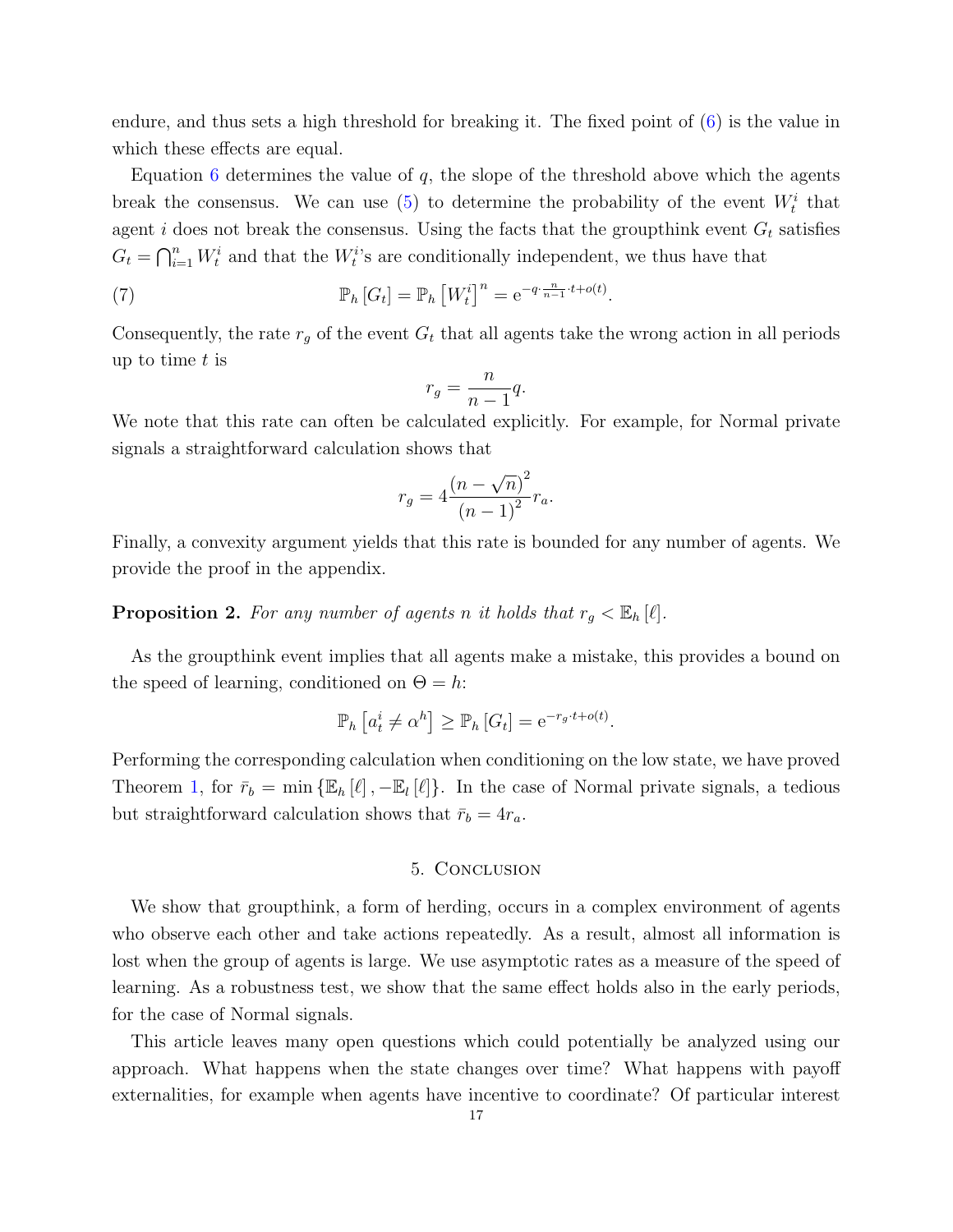is the study of a more complex societal structure of the agents: how fast do they learn for a given network of observation, which is not the complete network?

### **REFERENCES**

- <span id="page-17-9"></span>Venkatesh Bala and Sanjeev Goyal. Learning from neighbours. The Review of Economic Studies, 65(3):595–621, 1998.
- <span id="page-17-11"></span>Abhijit Banerjee, Arun G Chandrasekhar, Esther Duflo, and Matthew O Jackson. The diffusion of microfinance. Science, 341(6144):1236498, 2013.
- <span id="page-17-7"></span>Abhijit V Banerjee. A simple model of herd behavior. The Quarterly Journal of Economics, pages 797–817, 1992.
- <span id="page-17-15"></span>Joseph Bertrand. Solution d'un problème. Comptes Rendus de l'Acadèmie des Sciences, Paris, 105:369, 1887.
- <span id="page-17-6"></span>Sushil Bikhchandani, David Hirshleifer, and Ivo Welch. A theory of fads, fashion, custom, and cultural change as informational cascades. Journal of Political Economy, pages 992– 1026, 1992.
- <span id="page-17-1"></span>Christophe Chamley. Rational herds: Economic models of social learning. Cambridge University Press, 2004.
- <span id="page-17-10"></span>Timothy G Conley and Christopher R Udry. Learning about a new technology: Pineapple in ghana. The American Economic Review, 100(1):35–69, 2010.
- <span id="page-17-12"></span>Thomas M Cover and Joy A Thomas. Elements of information theory. John Wiley & Sons, 2012.
- <span id="page-17-13"></span>Harald Cramér. On a new limit theorem of the theory of probability. Uspekhi Mat. Nauk, 10:166–178, 1944.
- <span id="page-17-14"></span><span id="page-17-0"></span>Zhi Da and Xing Huang. Harnessing the wisdom of crowds. 2016.
- Amir Dembo and Ofer Zeitouni. Large deviations techniques and applications. Springer, second edition, 1998.
- <span id="page-17-2"></span>Darrell Duffie and Gustavo Manso. Information percolation in large markets. The American Economic Review, pages 203–209, 2007.
- <span id="page-17-3"></span>Darrell Duffie, Semyon Malamud, and Gustavo Manso. Information percolation with equilibrium search dynamics. Econometrica, 77(5):1513–1574, 2009.
- <span id="page-17-4"></span>Darrell Duffie, Gaston Giroux, and Gustavo Manso. Information percolation. American Economic Journal: Microeconomics, pages 100–111, 2010.
- <span id="page-17-16"></span><span id="page-17-8"></span>Rick Durrett. *Probability: theory and examples.* Cambridge University Press, 1996.
- Douglas Gale and Shachar Kariv. Bayesian learning in social networks. Games and Economic Behavior, 45(2):329–346, 2003.
- <span id="page-17-5"></span>Han Hong and Matthew Shum. Rates of information aggregation in common value auctions. Journal of Economic Theory, 116(1):1–40, 2004.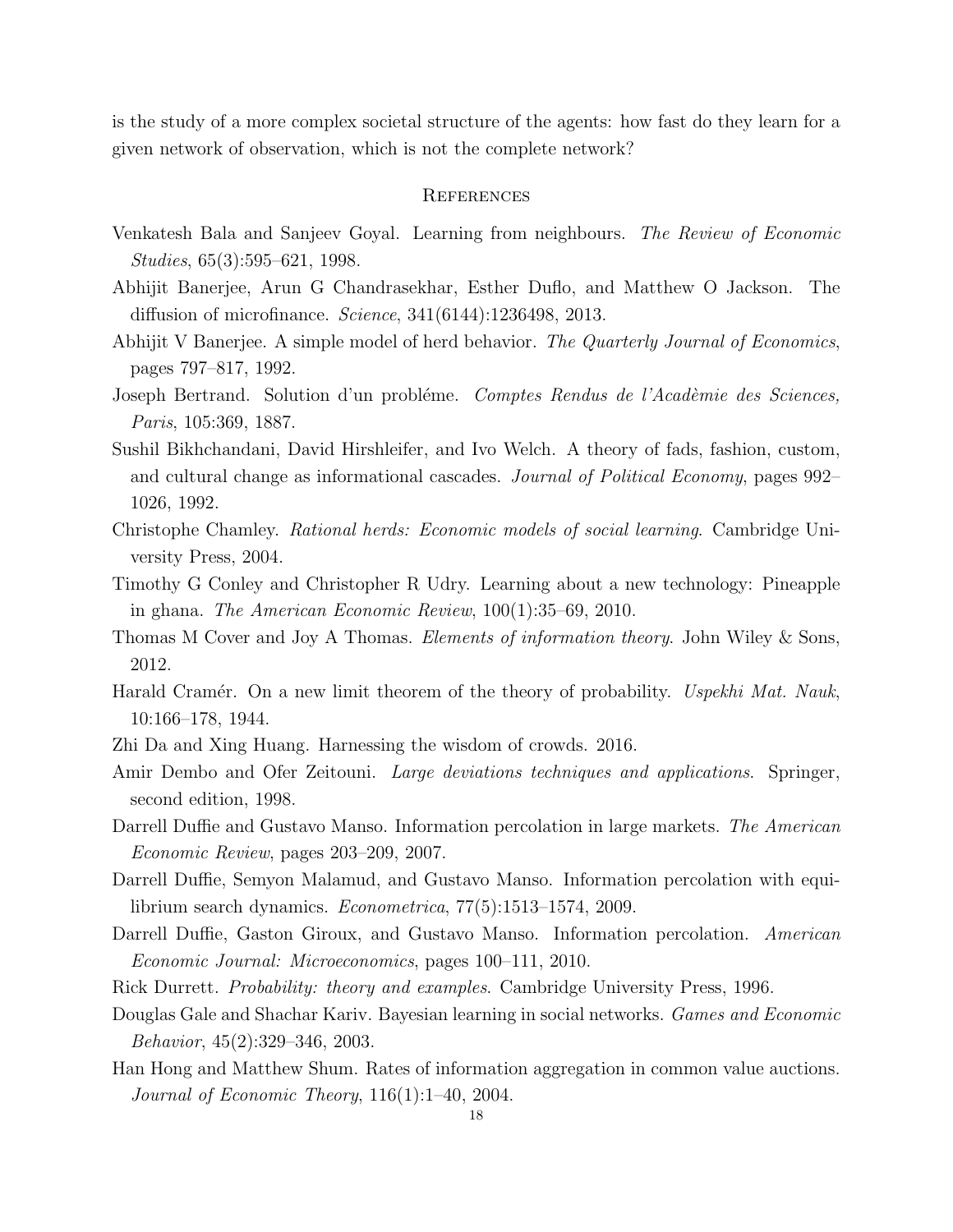- <span id="page-18-3"></span>Johannes Hörner and Satoru Takahashi. How fast do equilibrium payoff sets converge in repeated games? Journal of Economic Theory, 165:332–359, 2016.
- <span id="page-18-1"></span>Ali Jadbabaie, Pooya Molavi, and Alireza Tahbaz-Salehi. Information heterogeneity and the speed of learning in social networks. Columbia Business School Research Paper, (13-28), 2013.
- <span id="page-18-4"></span>Ehud Kalai and Ehud Lehrer. Rational learning leads to nash equilibrium. Econometrica, pages 1019–1045, 1993.
- <span id="page-18-9"></span>Jussi Keppo, Lones Smith, and Dmitry Davydov. Optimal electoral timing: Exercise wisely and you may live longer. The Review of Economic Studies, 75(2):597–628, 2008.
- <span id="page-18-2"></span>Pooya Molavi, Alireza Tahbaz-Salehi, and Ali Jadbabaie. Foundations of non-bayesian social learning. Columbia Business School Research Paper, 2015.
- <span id="page-18-6"></span>Elchanan Mossel, Allan Sly, and Omer Tamuz. Strategic learning and the topology of social networks. Econometrica, 83(5):1755–1794, 2015.
- <span id="page-18-8"></span>Rohit Parikh and Paul Krasucki. Communication, consensus, and knowledge. Journal of Economic Theory, 52(1):178–189, 1990.
- <span id="page-18-7"></span>James K Sebenius and John Geanakoplos. Don't bet on it: Contingent agreements with asymmetric information. Journal of the American Statistical Association, 78(382):424– 426, 1983.
- <span id="page-18-5"></span>Lones Smith and Peter Sørensen. Pathological outcomes of observational learning. *Econo*metrica, 68(2):371–398, 2000.
- <span id="page-18-10"></span>Daniel W Stroock. *Mathematics of probability*, volume 149. American Mathematical Society, 2013.
- <span id="page-18-0"></span>Xavier Vives. How fast do rational agents learn? The Review of Economic Studies, 60(2): 329–347, 1993.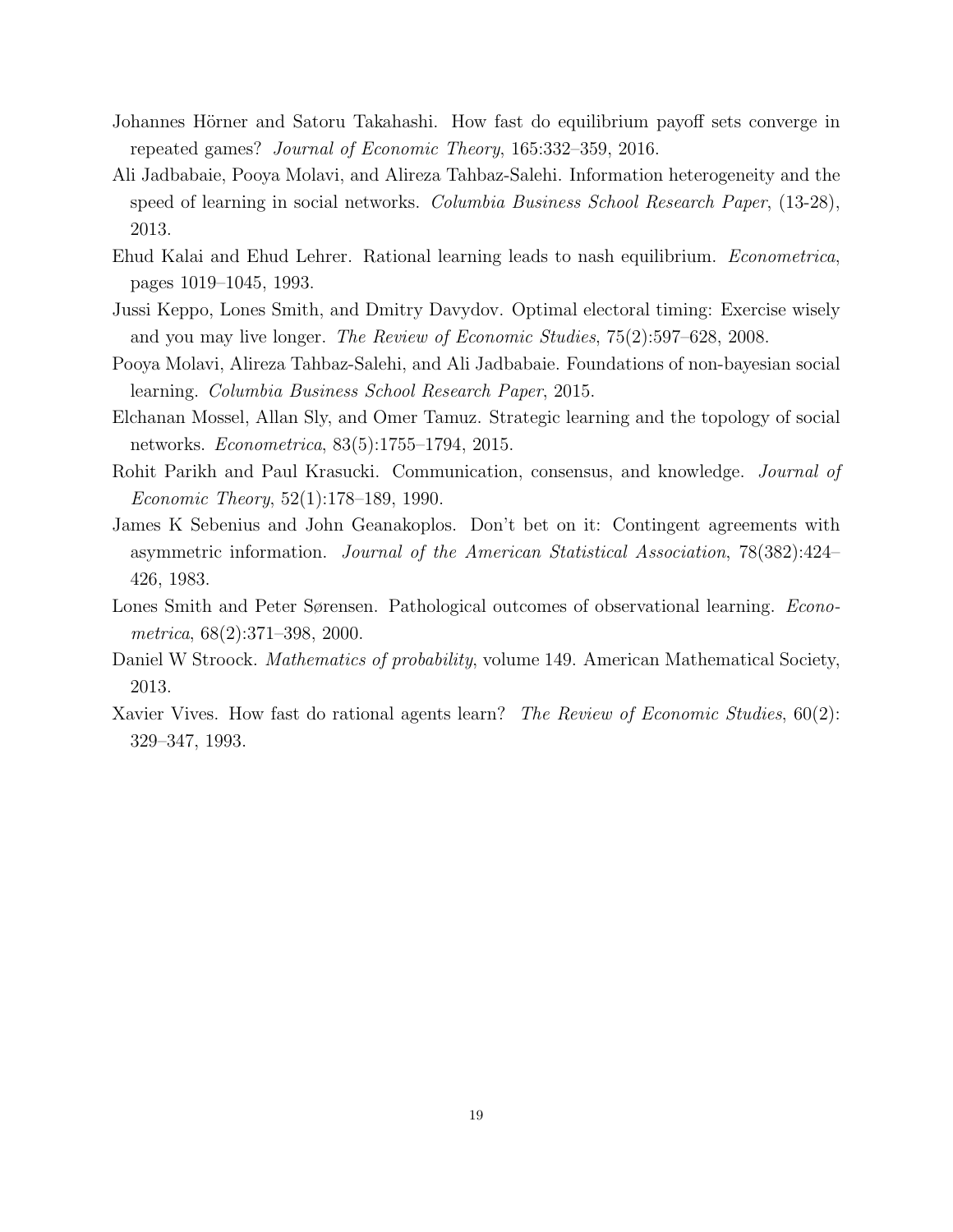# <span id="page-19-0"></span>Appendix A. The cumulant Generating Functions, their Fenchel Conjugates, and Large Deviations Estimates

Large Deviations of Random Walks. The long-run behavior of random walks has been studied in large deviations theory. We now introduce some tools from this literature, which will be crucial to understanding the long-run behavior of agents.

Let  $X_1, X_2, \ldots$  be i.i.d random variables with  $\mathbb{E}[X_t] = \mu$  and  $Y_t = \sum_{\tau=1}^t X_t$  the associated random walk with steps  $X_t$ . By the law of large numbers we know that  $Y_t$  should approximately equal  $\mu \cdot t$ . Large deviation theory characterizes the probability that  $Y_t$  is much lower, and in particular smaller than  $\eta \cdot t$ , for some  $\eta < \mu$ . Under some technical conditions, this probability is exponentially small, with a rate  $\lambda^*(\eta)$ :

$$
\mathbb{P}\left[Y_t < \eta \cdot t + o(t)\right] = e^{-\lambda^*(\eta) \cdot t + o(t)},
$$

or equivalently stated

$$
\lim_{t \to \infty} -\frac{1}{t} \log \mathbb{P} \left[ Y_t < \eta \cdot t + o(t) \right] = \lambda^*(\eta).
$$

The rate  $\lambda^*$  can be calculated explicitly and is the Fenchel Conjugate of the cumulant generating function of the increments

$$
\lambda^*(\eta) := \sup_{z \geq 0} \left( -\log \mathbb{E} \left[ e^{-z X_1} \right] - \eta \cdot z \right).
$$

The first proof of a "large deviation" result of this flavor is due to Cramér [\(1944\)](#page-17-13), who studied these questions in the context of calculating premiums for insurers. A standard textbook on large deviations theory is [Dembo and Zeitouni](#page-17-14) [\(1998\)](#page-17-14).

In this section we provide an independent proof of this classical large deviations result, and prove a more specialized one suited to our needs. We consider a very general setting: we make no assumptions on the distribution of each step  $X_t$ , and in particular do not need to assume that it has an expectation.

Denoting  $X = X_1$ , The cumulant generating function  $\lambda$  is (up to sign, as compared to the usual definition) given by

$$
\lambda(z) = -\log \mathbb{E}\left[e^{-z X}\right].
$$

Note that when the right hand side is not finite it can only equal  $-\infty$  (and never  $+\infty$ ).

<span id="page-19-1"></span>**Proposition 3.**  $\lambda$  is finite on an interval I, on which it is concave and on whose interior it is smooth (that is, having continuous derivatives of all orders).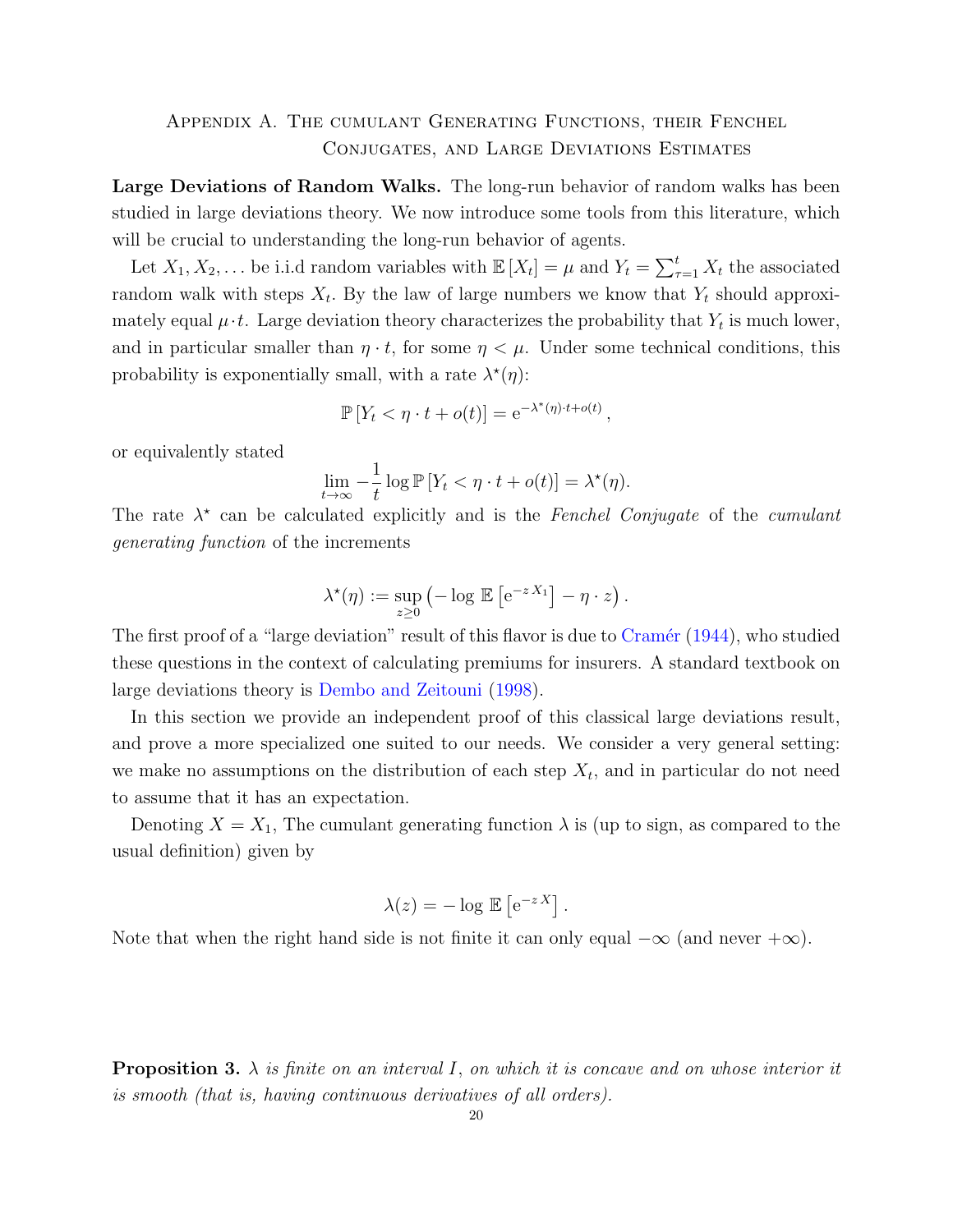**Proof of Proposition [3.](#page-19-1)** Note that I contains 0, since  $\lambda(0) = 0$  by definition. Assume  $\lambda(a)$  and  $\lambda(b)$  are both finite. Then for any  $r \in (0,1)$ 

$$
\lambda(r \cdot a + (1-r) \cdot b) = -\log \mathbb{E} \left[ e^{-(r \cdot a + (1-r) \cdot b) \cdot X} \right] = -\log \mathbb{E} \left[ \left( e^{-a \cdot X} \right)^r \cdot \left( e^{-b \cdot X} \right)^{1-r} \right],
$$

which by Hölder's inequality is at least  $r \cdot \lambda(a) + (1 - r) \cdot \lambda(b)$ . Hence  $\lambda$  is finite and concave on a convex subset of  $\mathbb{R}$ , or an interval. We omit here the technical proof of smoothness; it can be found, for example, in [Stroock](#page-18-10)  $(2013,$  Theorem 1.4.16).

It also follows that unless the distribution of X is a point mass (which is a trivial case),  $\lambda$ is strictly concave on I. We assume this henceforth. Note that it could be that I is simply the singleton  $[0, 0]$ . This is not an interesting case, and we will show later that in our setting I is larger than that.

The Fenchel conjugate of  $\lambda$  is given by

<span id="page-20-0"></span>
$$
\lambda^{\star}(\eta) = \sup_{z \geq 0} \lambda(z) - \eta \cdot z.
$$

We note a few properties of  $\lambda^*$ . First, since  $\lambda(0) = 0$  and  $\lambda(z) < \infty$ ,  $\lambda^*$  is well defined and non-negative (but perhaps equal to infinity for some  $\eta$ ). Second, since  $\lambda$  is equal to  $-\infty$  whenever it is not finite, the supremum is attained on I, unless it is infinity. Third, since  $\lambda$  is strictly concave on I,  $\lambda(z) - \eta \cdot z$  is also concave there, and so the supremum is a maximum and is attained at a single point  $z \in I$  whenever it is finite. Additionally, since  $\lambda$  is smooth on I, this single point z satisfies  $\lambda'(z) = \eta$  if  $z > 0$  (equivalently, if  $\lambda^*(\eta) > 0$ ). I.e., if  $\lambda'(z) = \eta$  for some z in the interior of I then

(8) 
$$
\lambda^*(\eta) = \lambda(z) - \eta \cdot z.
$$

Finally, it is immediate from the definition that  $\lambda^*$  is weakly decreasing, and it is likewise easy to see that it is continuous. This, together with  $(8)$  and the fact that  $\lambda'$  is decreasing, yields that  $\lambda^*(\eta) = \lambda(0) = 0$  whenever  $\eta \ge \sup_{z \ge 0} \lambda'(z)$ . We summarize this in the following proposition.

<span id="page-20-2"></span>**Proposition 4.** Let I be the interval on which  $\lambda$  is finite, and let  $I^* = \{\eta : \exists z \in \text{int}I \ s.t. \ \lambda'(z) = \eta\}.$ Then

- (1)  $\lambda^*$  is continuous, non-negative and weakly decreasing. It is positive and strictly decreasing on  $I^*$ .
- (2)  $\lambda^*(\eta) = 0$  whenever  $\eta \ge \sup_{z \ge 0} \lambda'(z)$ .
- (3) If  $\eta \in I^*$  and  $\lambda'(z) = \eta$  then  $\lambda^*(\eta) = \lambda(z) \eta \cdot z$ .

Given all this, we are ready to state and prove our first large deviations theorem.

<span id="page-20-1"></span>**Theorem 3.** For every  $\eta$  such that  $\eta > \inf_{z \in I} \lambda'(z)$  it holds that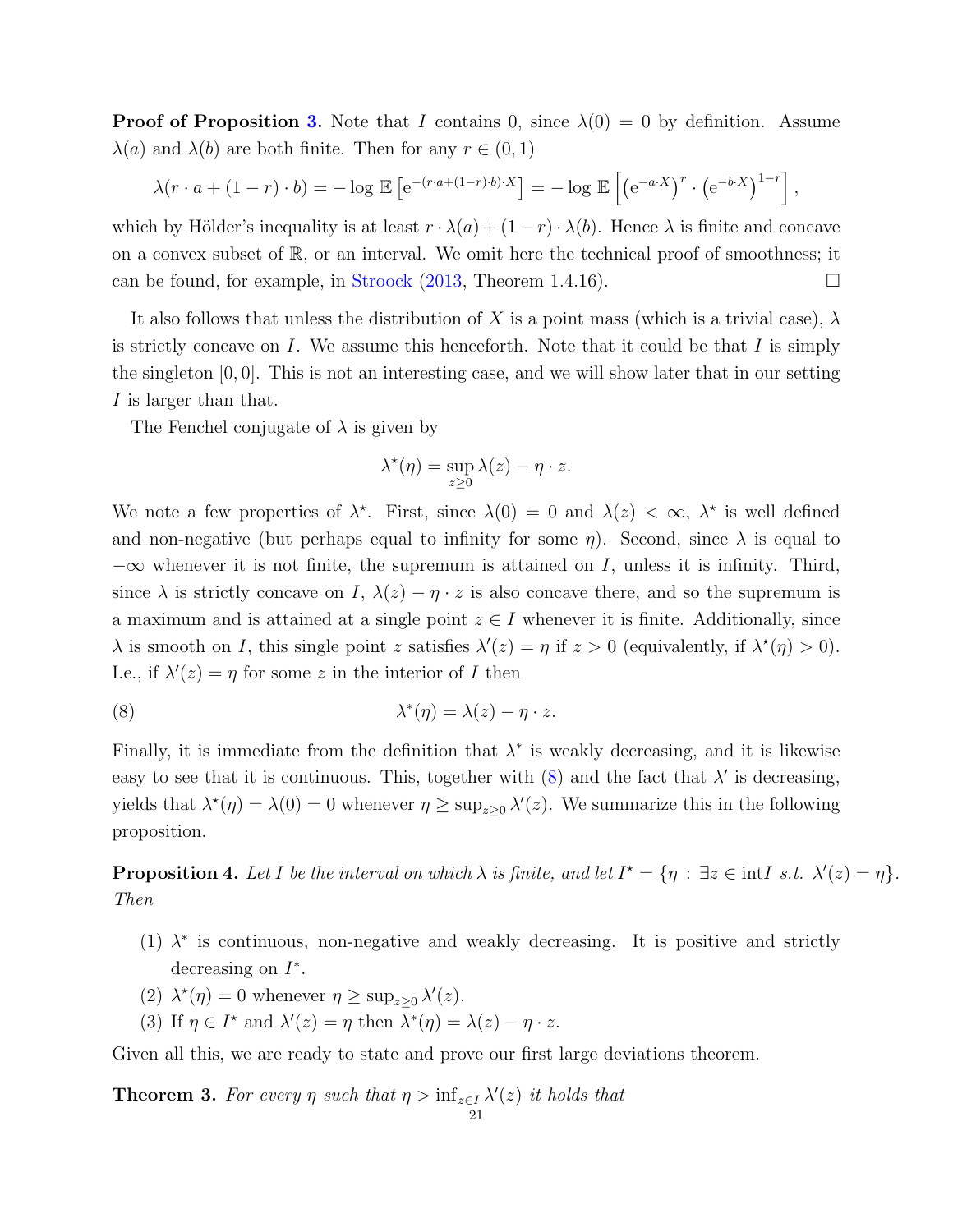$$
\mathbb{P}\left[Y_t \leq \eta \cdot t + o(t)\right] = e^{-\lambda^{\star}(\eta) \cdot t + o(t)}.
$$

**Proof of Theorem [3.](#page-20-1)** For the upper bound, we use a Chernoff bound strategy: for any  $z \geq 0$ 

$$
\mathbb{P}\left[Y_t \leq \eta \cdot t + o(t)\right] = \mathbb{P}\left[e^{-zY_t} \geq e^{-z \cdot (\eta \cdot t + o(t))}\right],
$$

and so by Markov's inequality

$$
\mathbb{P}\left[Y_t \leq \eta \cdot t + o(t)\right] \leq \frac{\mathbb{E}\left[e^{-zY_t}\right]}{e^{-z \cdot (\eta \cdot t + o(t))}}.
$$

Now, note that  $\mathbb{E}\left[e^{-zY_t}\right] = e^{-\lambda(z)\cdot t}$ , and so

$$
\mathbb{P}\left[Y_t \le \eta \cdot t + o(t)\right] \le e^{-(\lambda(z) - z \cdot \eta) \cdot t + z \cdot o(t)}
$$

.

Choosing  $z \geq 0$  to maximize the coefficient of t yields

$$
\mathbb{P}\left[Y_t \le \eta \cdot t + o(t)\right] \le e^{-\lambda^{\star}(\eta) \cdot t + o(t)},
$$

which is the desired lower bound.

We now turn to proving the upper bound. Denote by  $\nu$  the law of X, and for some fixed z in the interior of I (to be determined later) define the probability measure  $\tilde{\nu}$  by

$$
\frac{\mathrm{d}\tilde{\nu}}{\mathrm{d}\nu}(x) = \frac{\mathrm{e}^{-zx}}{\mathbb{E}\left[\mathrm{e}^{-zX}\right]} = \mathrm{e}^{\lambda(z)-zx},
$$

and let  $\tilde{X}_t$  be i.i.d. random variables with law  $\tilde{\nu}$ . Note that

$$
\mathbb{E}\left[\tilde{X}\right] = \frac{\mathbb{E}\left[Xe^{-zX}\right]}{\mathbb{E}\left[e^{-zX}\right]} = \lambda'(z).
$$

Now, fix any  $\eta_1, \eta_2$  such that  $\eta_1 < \eta_2 < \eta$  and  $\lambda'(z) = \eta_2$  for some z in the interior of I; this is possible since  $\eta > \inf_{z \in I} \lambda'(z)$ . This is the z we choose to take in the definition of  $\tilde{\nu}$ . If we think of  $\eta_2$  as being close to  $\eta$  then the expectation of  $\tilde{X}$ , which is equal to  $\eta_2$ , is close to  $\eta$ . We have thus "tilted" the random variable X, which had expectation  $\mu$ , to a new random variable with expectation close to  $\eta$ .

We can bound

$$
\mathbb{P}\left[Y_t \leq \eta \cdot t + o(t)\right] \geq \mathbb{P}\left[\eta_1 \cdot t \leq Y_t \leq \eta \cdot t + o(t)\right] = \int_{\eta_1 t}^{\eta t + o(t)} 1 \, \mathrm{d}\nu^{(t)},
$$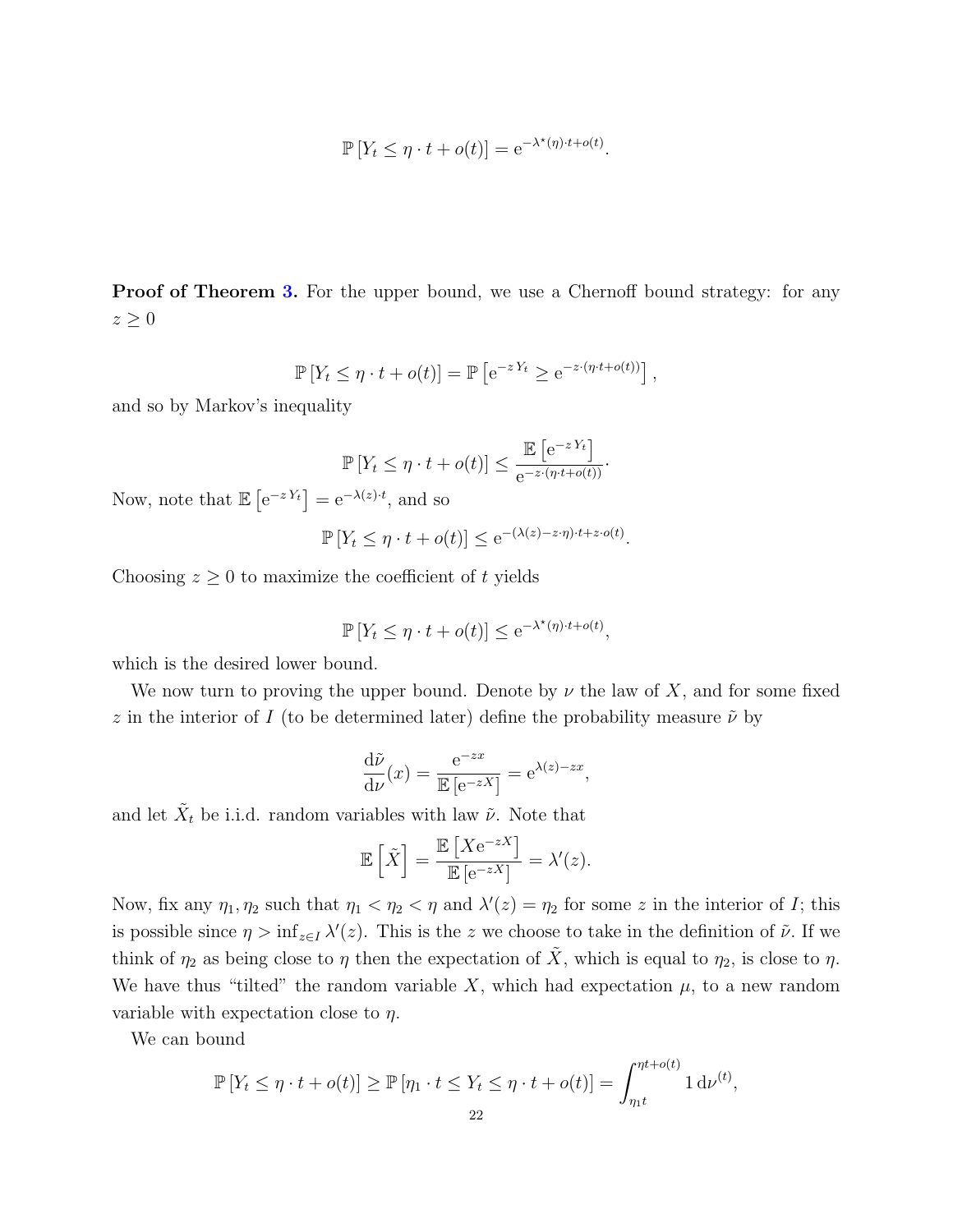where  $\nu^{(t)}$  is the t-fold convolution of  $\nu$  with itself, and hence the law of  $Y_t$ . It is easy to verify<sup>[16](#page-22-0)</sup> that  $d\nu^{(t)}(y) = e^{zy-\lambda(z)t} d\tilde{\nu}^{(t)}(y)$ , and so

$$
= e^{-\lambda(z)\cdot t} \int_{\eta_1 t}^{\eta t + o(t)} e^{zy} d\tilde{\nu}^{(t)}(y),
$$

which we can bound by taking the integrand out of the integral and replacing y with the lower integration limit:

$$
\geq e^{(\eta_1 p - \lambda(z)) \cdot t} \int_{\eta_1 t}^{\eta t + o(t)} 1 d\tilde{\nu}^{(t)}.
$$

Since the law of  $\tilde{Y}_t = \sum_{\tau=1}^t \tilde{X}_t$  is  $\tilde{\nu}^{(t)}$ , this is equal to

$$
= e^{(\eta_1 z - \lambda(p)) \cdot t} \mathbb{P}\left[\eta_1 \cdot t \leq \tilde{Y}_t \leq \eta \cdot t + o(t)\right].
$$

Since  $\eta_1 < \mathbb{E} \left[ \tilde{X} \right] < \eta$  we have that  $\lim_{t \to \infty} \mathbb{P} \left[ \eta_1 \cdot t \leq \tilde{Y}_t \leq \eta \cdot t + o(t) \right] = 1$ , by the law of large numbers. Hence

$$
\liminf_{t \to \infty} \frac{1}{t} \log \mathbb{P} \left[ Y_t \le \eta \cdot t + o(t) \right] \ge \eta_1 z - \lambda(z),
$$

which, by [\(8\)](#page-20-0), and recalling that  $z = (\lambda')^{-1} (\eta_2)$ , can be written as

<span id="page-22-1"></span>
$$
\liminf_{t\to\infty}\frac{1}{t}\log\mathbb{P}\left[Y_t\leq \eta\cdot t + o(t)\right] \geq -\lambda^*(\eta_2) - (\eta_2-\eta_1)\cdot (\lambda')^{-1}(\eta_2).
$$

Taking the limit as  $\eta_1$  approaches  $\eta_2$  yields

(9) 
$$
\liminf_{t \to \infty} \frac{1}{t} \log \mathbb{P}[Y_t \leq \eta \cdot t + o(t)] \geq -\lambda^*(\eta_2).
$$

We now consider two cases. First, assume that  $\eta \leq \sup_{z \geq 0} \lambda'(z)$ . In this case we can choose  $\eta_2$  arbitrarily close to  $\eta$ , and by the continuity of  $\lambda^*$  we get that

$$
\liminf_{t \to \infty} \frac{1}{t} \log \mathbb{P} \left[ Y_t \le \eta \cdot t + o(t) \right] \ge -\lambda^*(\eta),
$$

or equivalently

$$
\mathbb{P}\left[Y_t \leq \eta \cdot t + o(t)\right] \geq e^{-\lambda^{\star}(\eta) \cdot t + o(t)}.
$$

The second case is that  $\eta > \sup_{z \geq 0} \lambda'(z)$ . In this case  $\lambda^*(\eta) = 0$  (Proposition [4\)](#page-20-2). Also, [\(9\)](#page-22-1) holds for any  $\eta_2 < \sup_z \lambda'(z)$  and thus it holds for  $\eta_2 = \sup_{z \geq 0} \lambda'(z)$ . But then  $\lambda^*(\eta_2) = 0$  $\lambda^*(\eta)$ , and so we again arrive at the same conclusion.

The next proposition is similar in spirit, and in some sense is stronger than the previous, as it shows that the same rate applies to the event that the sum is below the threshold at all time periods prior to  $t$ , rather than just at period  $t$ . It furthermore does not require

<span id="page-22-0"></span><sup>&</sup>lt;sup>16</sup>See, e.g., [Durrett](#page-17-16) [\(1996,](#page-17-16) Page 74) or note that the Radon-Nikodym derivative between the law of X and  $\tilde{X}$ is  $e^{zx-\lambda(z)}$ , and so the derivative between the laws of  $(X_1,\ldots,X_t)$  and  $(\tilde{X}_1,\ldots,\tilde{X}_t)$  is  $e^{z(x_1+\cdots+x_t)-\lambda(z)\cdot t}$ .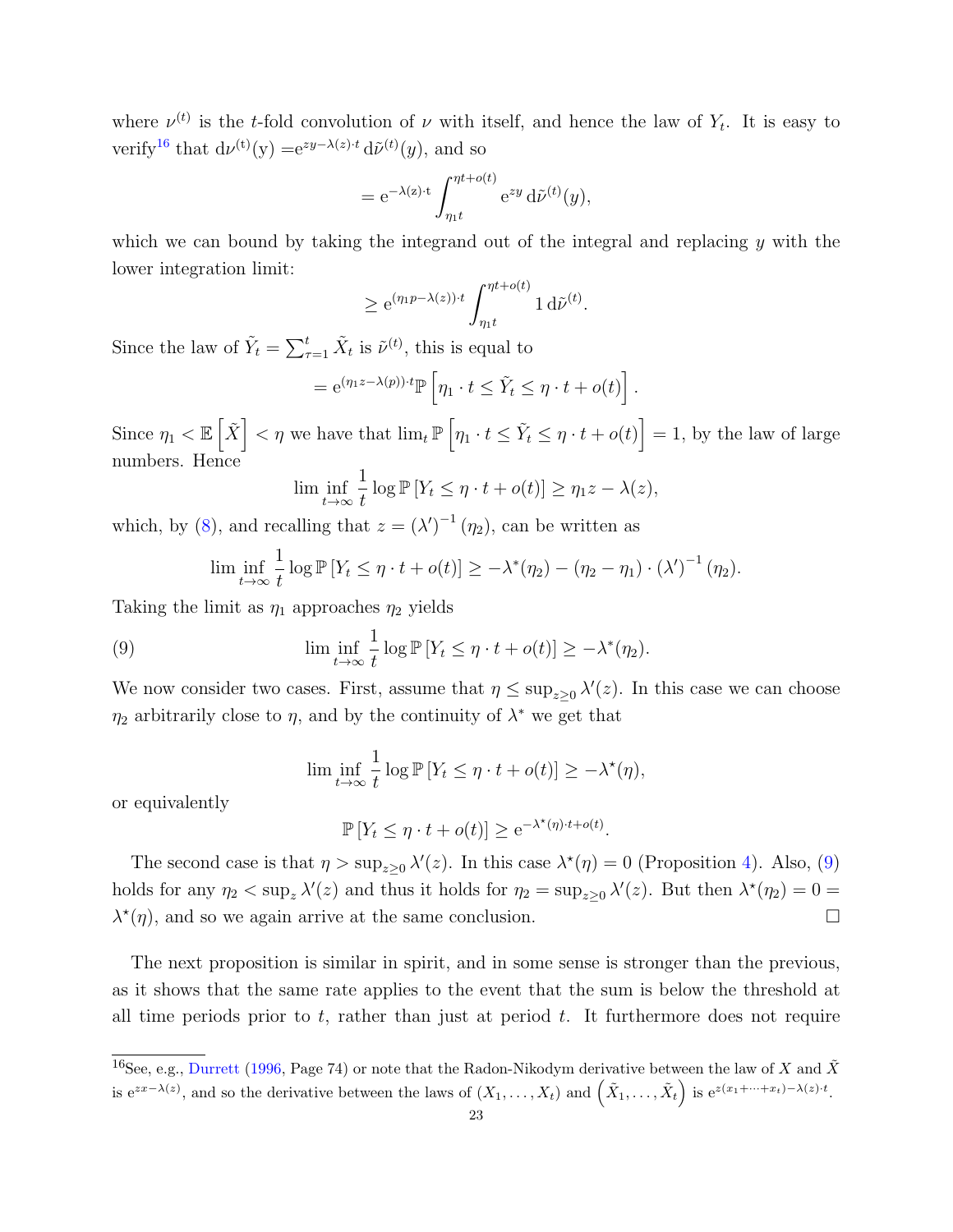the threshold to be linear, but only asymptotically and from one direction; both of these generalizations are important.

<span id="page-23-0"></span>**Proposition 5.** For every  $\eta$  such that  $\eta > \inf_{z \in I} \lambda'(z)$ , and every sequence  $\{y_t\}_{t \in \mathbb{N}}$  with  $\liminf_t y_t/t = \eta$  and  $\mathbb{P}[Y_t \leq y_t] > 0$  it holds that

$$
\mathbb{P}\left[\cap_{\tau=1}^t \{Y_\tau \leq y_\tau\}\right] = e^{-\lambda^{\star}(\eta) \cdot t + o(t)}.
$$

**Proof of Proposition [5.](#page-23-0)** Let  $E_t$  be the event  $\bigcap_{\tau=1}^t \{Y_\tau \leq y_\tau\}$ . Let  $\{t_k\}$  be a sequence such that  $\lim_k y_{t_k}/t_k = \eta$ . For every t let t' be the largest  $t_k$  with  $t_k \leq t$ . Then by inclusion we have that

$$
\frac{1}{t}\log \mathbb{P}[E_t] \leq \frac{1}{t'}\log \mathbb{P}[Y_{t'} \leq y_{t'}].
$$

Using the same Chernoff bound strategy of the proof of Theorem [3,](#page-20-1) we get that

$$
\frac{1}{t}\log \mathbb{P}\left[E_t\right] \leq -\lambda^{\star}\left(y_{t'}/t'\right).
$$

The continuity of  $\lambda$  implies that taking the limit superior of both sides yields

$$
\lim \sup_{t} \frac{1}{t} \log \mathbb{P} [E_t] \leq -\lambda^*(\eta),
$$

or

$$
\mathbb{P}\left[E_t\right] \le \mathrm{e}^{-\lambda^{\star}(\eta) \cdot t + o(t)}.
$$

To show the other direction, define (as in the proof of Theorem [3\)](#page-20-1)  $\tilde{X}_t$  to be be i.i.d. random variables with law  $\tilde{\nu}$  given by

$$
\frac{\mathrm{d}\tilde{\nu}}{\mathrm{d}\nu}(x) = \mathrm{e}^{\lambda(z) - zx},
$$

where  $\nu$  is the law of X, and  $z \in I$  is chosen so that  $\lambda'(z) = \eta_2$  for some  $\eta_1 < \eta_2 < \eta$ . Denoting  $\epsilon = \eta - \eta_1$ , it follows from inclusion that

$$
\mathbb{P}[E_t] \ge \mathbb{P}[E_t \cap \{Y_t \ge y_t - \epsilon \cdot t\}].
$$

Now, the Radon-Nikodym derivative between the laws of  $(X_1, \ldots, X_t)$  and  $(\tilde{X}_1, \ldots, \tilde{X}_t)$  is  $e^{z(x_1+\cdots+x_t)-\lambda(z)\cdot t}$ . Hence

$$
\mathbb{P}[E_t] \geq \mathbb{E}[1_{E_t} \cdot 1_{Y_t \geq y_t - \epsilon \cdot t}] = \mathbb{E}\left[1_{\tilde{E}_t} \cdot 1_{\tilde{Y}_t \geq y_t - \epsilon \cdot t} \cdot e^{z\tilde{Y}_t - \lambda(z) \cdot t}\right],
$$

where  $\tilde{E}_t$  is the event  $\bigcap_{\tau=1}^t {\{\tilde{Y}_\tau \leq y_\tau\}}$ . We can bound this expression by taking  $e^{z\tilde{Y}_t - \lambda(z)\cdot t}$ out of the integral and replacing it with the lower bound  $y_t - \epsilon \cdot t$ . This yields

$$
\mathbb{P}\left[E_t\right] \geq e^{z(y_t - \epsilon \cdot t) - \lambda(z) \cdot t} \cdot \mathbb{P}\left[\tilde{E}_t \cap \left\{\tilde{Y}_t \geq y_t - \epsilon \cdot t\right\}\right].
$$

Since the expectation of  $\tilde{Y}_t/t$  is strictly between  $\eta = \liminf_t y_t/t$  and  $\eta - \epsilon$ , we have that  $\lim_{t \to \infty} \left| \tilde{Y}_t \geq y_t - \epsilon \cdot t \right| = 1$  by the weak law of large numbers. By the strong law of large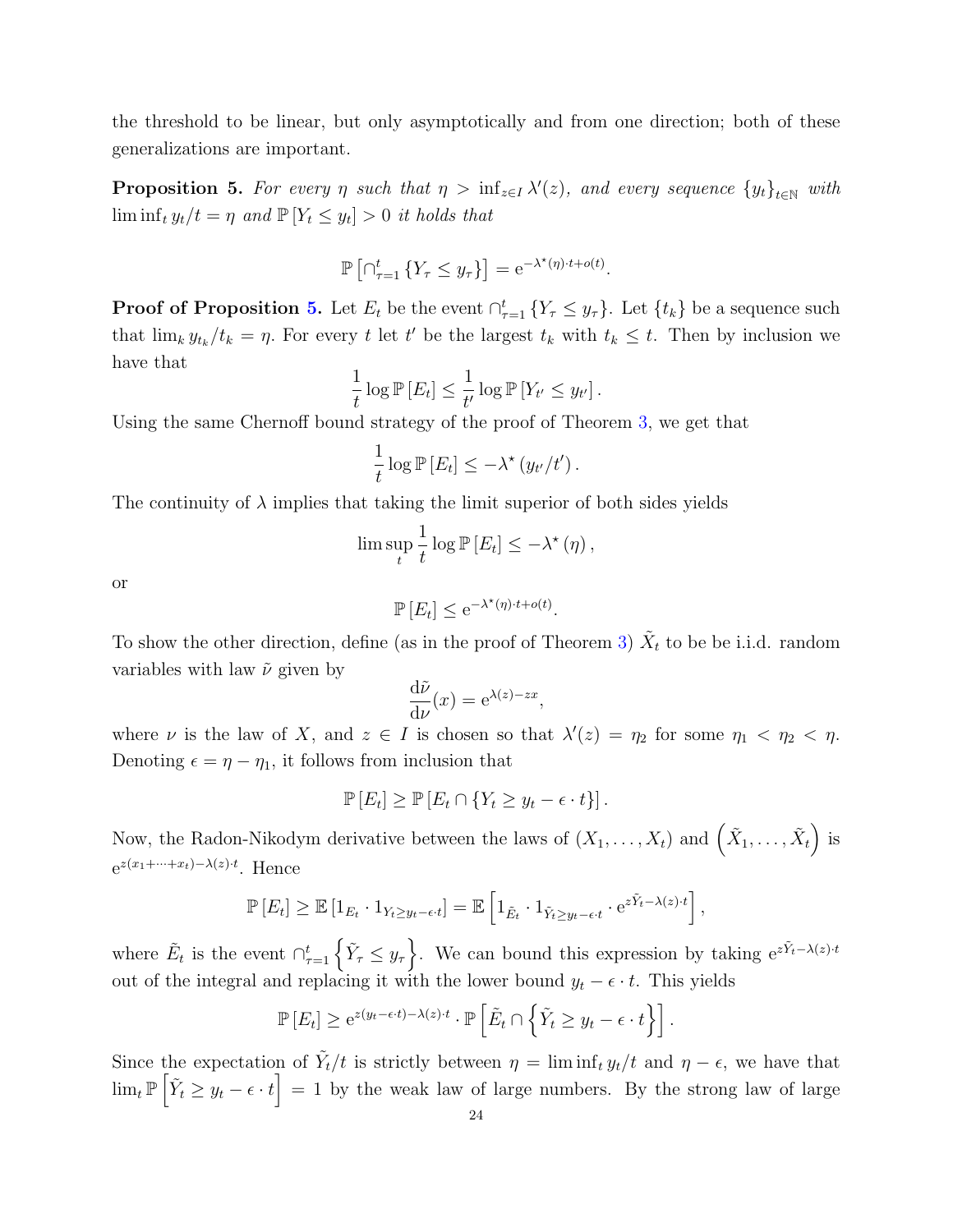numbers and the Markov Property of  $\left\{ \tilde{Y}_t \right\}$  we have that  $\lim_{t \to \infty} \left\{ \tilde{E}_t \right\} > 0$ ;  $\left\{ \tilde{Y}_t \right\}$  is indeed Markov since  $\left\{ \tilde{X}_t \right\}$  are i.i.d. Thus  $\lim_{t \to \infty} \mathbb{P}\left[ \tilde{E}_t \cap \left\{ \tilde{Y}_t \geq y_t - \epsilon \cdot t \right\} \right] > 0$  and 1

$$
\liminf_{t} -\frac{1}{t} \log \mathbb{P}[E_t] \leq z \cdot \eta_1 - \lambda(z).
$$

Proceeding as in the proof of Theorem [3](#page-20-1) yields that

$$
\mathbb{P}\left[E_t\right] \geq e^{-\lambda^{\star}(\eta)\cdot t + o(t)}.
$$

### Appendix B. Application of Large Deviation Estimates

In this section we prove a number of claims regarding the functions  $\lambda_{\theta}$  and  $\lambda_{\theta}^{*}$ . Recall that for  $\theta \in \{h, l\}$ 

$$
\lambda_h(z) := -\log \mathbb{E}_h \left[ e^{-z \ell} \right] \qquad \lambda_l(z) := -\log \mathbb{E}_l \left[ e^{z \ell} \right],
$$

where  $\ell$  is a random variable with the same law as any  $\ell_t^i$ , and

$$
\lambda_{\theta}^{\star}(\eta) = \max_{z} \lambda_{\theta}(z) - \eta \cdot z.
$$

We first note that by the definition of  $\lambda_{\theta}$  we have that

<span id="page-24-0"></span>(10) 
$$
\lambda_h(z) = -\log \int \exp\left(-z \cdot \log \frac{d\mu_h}{d\mu_l}(s)\right) d\mu_h(s) = -\log \int \left(\frac{d\mu_l}{d\mu_h}(s)\right)^z d\mu_h(s).
$$

It follows immediately that there is a simple connection between  $\lambda_h$  and  $\lambda_l$ 

 $\lambda_l(z) = \lambda_h(1-z).$ 

Furthermore, as for every  $\eta$  between  $\mathbb{E}_h[\ell]$  and  $\mathbb{E}_l[\ell]$  the maximum in the definition of  $\lambda_h^*$  is achieved for some  $z \in (0, 1)$ , it follows that there is also a simple connection between  $\lambda_h^*$  and  $\lambda_l^{\star}$  :

(11) 
$$
\lambda_l^{\star}(\eta) = \lambda_h^{\star}(-\eta) - \eta.
$$

We will accordingly state some results in terms of  $\lambda_h$  and  $\lambda_h^*$  only. It also follows from [\(10\)](#page-24-0) that the interval I on which  $\lambda_h$  is finite contains [0, 1]. Since from the definitions we have that  $\lambda'_h(0) = \mathbb{E}_h[\ell],$  and since  $\lambda'_h(1) = \mathbb{E}_l[\ell]$  by the relation between  $\lambda_h$  and  $\lambda_l$ , we have shown the following lemma.

<span id="page-24-2"></span><span id="page-24-1"></span>**Lemma 4.**  $\lambda_{\theta}(z)$  and  $\lambda_{\theta}^{\star}(\eta)$  are finite for all  $z \in [0,1]$  and  $\eta \in (\mathbb{E}_{l}[\ell], \mathbb{E}_{h}[\ell])$ . Furthermore, (12)  $\lambda_h(z) = \lambda_l(1-z) \text{ and } \lambda_h^*(\eta) = \lambda_l^*(-\eta) - \eta.$ 25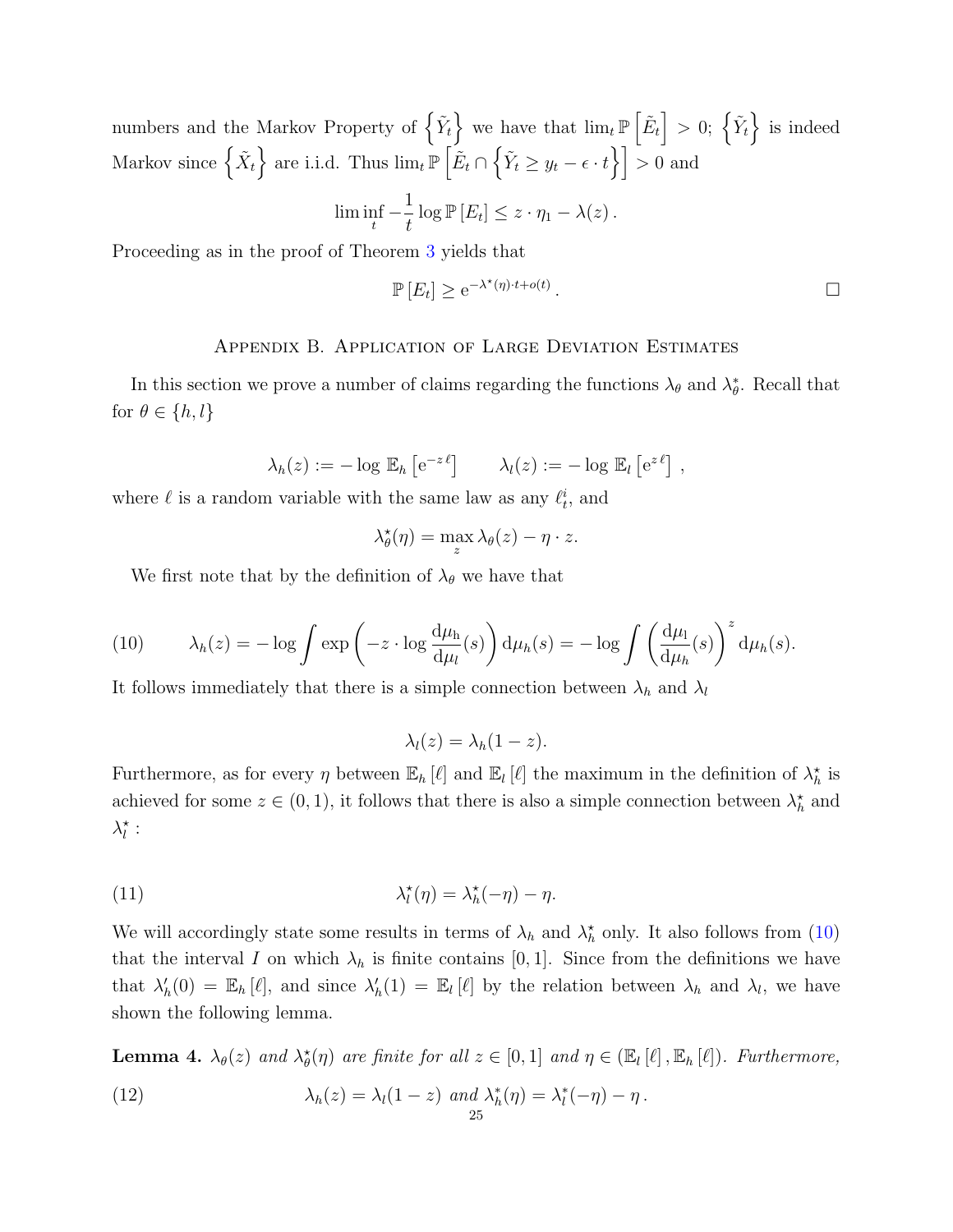Proof of Lemma [2.](#page-12-1) Given Lemma [4,](#page-24-1) Lemma [2](#page-12-1) is an immediate corollary of Theorem  $3.$ 

The following simple observation will be useful on several occasions:

<span id="page-25-1"></span>**Lemma 5.** Let  $r_a = \lambda_h^*(0)$ . Then  $r_a = \max_{z \in (0,1)} \lambda_h(z) = \max_{z \in (0,1)} \lambda_l(z) = \lambda_l^*(0)$ ,  $r_a <$  $\min \{\mathbb{E}_h[\ell], -\mathbb{E}_l[\ell]\}, \text{ and } \min \{\lambda_h^{\star}(r_a), \lambda_l^{\star}(r_a)\} > 0.$ 

**Proof of Lemma [5.](#page-25-1)** That  $r_a = \max_{z \in (0,1)} \lambda_h(z) = \max_{z \in (0,1)} \lambda_l(z) = \lambda_l^*(0)$  follows immediately from the definitions. Now, note that  $E_h[\ell_1] = \lambda'_h(0)$ . Thus  $r_a < \mathbb{E}_h[\ell]$  is a simple consequence of the fact that  $r_a = \lambda_h^*(0) = \max_{z \geq 0} \lambda(z)$ , that this maximum is obtained in  $(0, 1)$ , and that  $\lambda_h$  is strictly concave. It follows from the same considerations that  $r_a < -\mathbb{E}_l[\ell]$ . Finally, by Proposition [4,](#page-20-2)  $\lambda_h^*(r_a) > 0$  as  $\lambda_h'(0) < r_a < \lambda_h'(1)$ . The same arguments show that  $r_a < -\mathbb{E}_l [\ell_1]$  and  $\lambda_l^*$  $(r_a) > 0.$ 

**Proof of Fact [1.](#page-7-2)** Consider the case  $\Theta = h$ . As shown in Lemma [1](#page-10-1) the probability that the agent makes a mistake is equal to the probability that the LLR is below  $\underline{L}(\alpha^h)$ . Thus, Lemma [2](#page-12-1) allows us to characterize this probability explicitly:

$$
\mathbb{P}_h\left[a_t^i \neq \alpha^\theta\right] = \mathbb{P}_h\left[R_t^i \leq \underline{L}(\alpha^h)\right] = \mathbb{P}_h\left[R_t^i \leq o(t)\right] = e^{-\lambda_h^*(0) \cdot t + o(t)}.
$$

An analogous argument yields that  $\mathbb{P}_l\left[a_t^i \neq \alpha^{\theta}\right] = e^{-\lambda_l^*(0) \cdot t + o(t)}$ . By [\(12\)](#page-24-2)  $\lambda_h^*(0) = \lambda_l^*(0)$ .  $\Box$ 

# Appendix C. Many Agents

<span id="page-25-0"></span>We define for each t the action  $\alpha_t^{\min}$  to be the lowest action (i.e., having the lowest  $\overline{L}(\alpha)$ ) that is taken by any agent with positive probability at time t, and observe that  $\alpha_t^{\min}$  is equal to  $\alpha^l$  for all t large enough. We define

$$
G_t = \bigcap_{i=1}^n \bigcap_{\tau=1}^t \left\{ a^i_\tau = \alpha^{\min}_\tau \right\}.
$$

**Proof of Lemma [3.](#page-13-1)** Note first, that each agent chooses action  $\alpha_1^{\text{min}}$  in the first period if the likelihood ratio she infers from her first private signal is at most  $\overline{L}(\alpha_1^{\text{min}})$ . Hence

$$
G_1 = \bigcap_{1 \leq i \leq n} \{a_1^i = \alpha_1^{\min} \} = \bigcap_{1 \leq i \leq n} \{R_1^i \leq \overline{L}(\alpha_1^{\min}) \}.
$$

Thus  $G_1$  is an intersection of conditionally independent events. Assume now that all agents choose the action  $\alpha_{\tau}^{\min}$  up to period  $t-1$ ; that is, that  $G_{t-1}$  has occurred, which is a necessary condition for  $G_t$ . What would cause any one of them to again choose  $\alpha_t^{\min}$  at period t? It is easy to see that there will be some threshold  $q_t^i$  such that, given  $G_{t-1}$ , agent i will choose  $\alpha_t^{\min}$  if and only if her private likelihood ratio  $P_t^i$  is lower than  $q_t^i$ . By the symmetry of the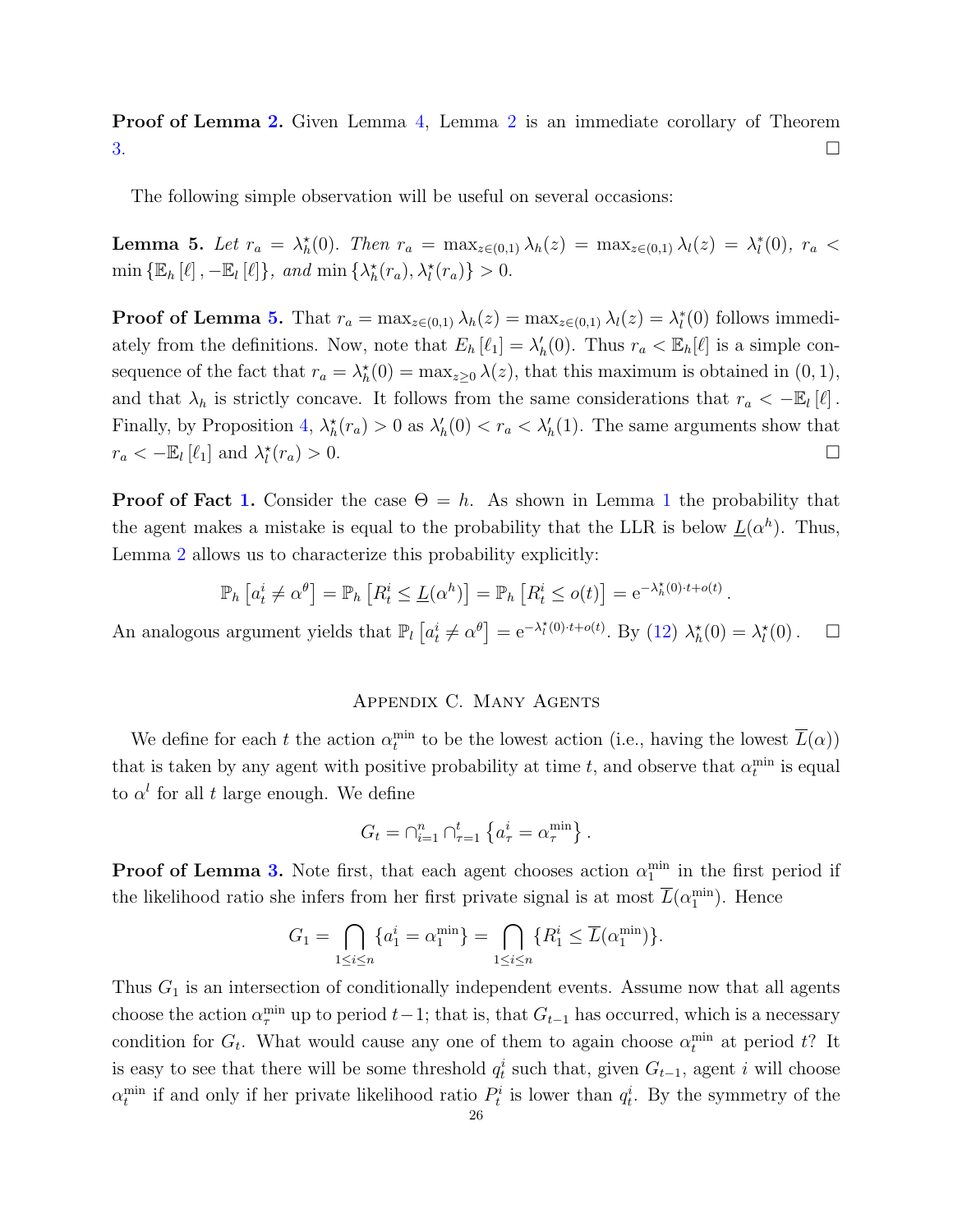equilibrium,  $q_t^i$  is independent of i, and so we will simply write it as  $q_t$ . It follows that

$$
G_t = G_{t-1} \cap \bigcap_{1 \le i \le n} \{ R_t^i \le q_t \}.
$$

Therefore, by induction, and if we denote  $q_1 = \overline{L}(\alpha_{\tau}^{\min})$ , we have that

$$
G_t = \bigcap_{\substack{\tau \le t \\ 1 \le i \le n}} \{R^i_\tau < q_\tau\}.
$$

Now, note that the event that agent *i* chooses  $\alpha_{\tau}^{\min}$  in all periods is not independent of the event that some other agent  $j$  does the same. Still, by rearranging the above equation we can write  $G_t$  as an intersection of conditionally independent events:

$$
G_t = \bigcap_{1 \le i \le n} \left( \bigcap_{1 \le \tau \le t} \{ R_\tau^i \le q_\tau \} \right),
$$

and if we denote

$$
W_t^i = \bigcap_{1 \leq \tau \leq t} \{ R_\tau^i \leq q_\tau \},
$$

then the  $W_t^i$ 's are conditionally independent, and

$$
G_t = \bigcap_{1 \le i \le n} W_t^i.
$$

<span id="page-26-0"></span>**Proposition 6.** The threshold  $q_t$  is characterized by the recursive relation

(13) 
$$
q_t = \overline{L}(\alpha^l) - (n-1) \cdot \log \frac{\mathbb{P}_h \left[W_{t-1}^1\right]}{\mathbb{P}_l \left[W_{t-1}^1\right]} \quad \text{and} \quad W_t^i = \bigcap_{1 \leq \tau \leq t} \{R_{\tau}^i \leq q_t\}.
$$

**Proof of Proposition [6.](#page-26-0)** Agent 1's log-likelihood ratio conditional on  $\bigcap_{i=1}^{n} W_{t-1}^{i}$  at time t equals b

$$
L_t^1 = R_t^1 + \log \frac{\mathbb{P}_h \left[ \bigcap_{i=1}^n W_{t-1}^i \right]}{\mathbb{P}_l \left[ \bigcap_{i=1}^n W_{t-1}^i \right]}.
$$

Since the  $W_{t-1}^i$ 's are conditionally independent, we have that

$$
L_t^1 = R_t^1 + \sum_{i=1}^n \log \frac{\mathbb{P}_h \left[ W_{t-1}^i \right]}{\mathbb{P}_l \left[ W_{t-1}^i \right]}.
$$

Finally, by symmetry, all the numbers in the sum are equal, and

$$
L_t^1 = R_t^1 + (n - 1) \cdot \log \frac{\mathbb{P}_h \left[ W_{t-1}^1 \right]}{\mathbb{P}_l \left[ W_{t-1}^1 \right]}.
$$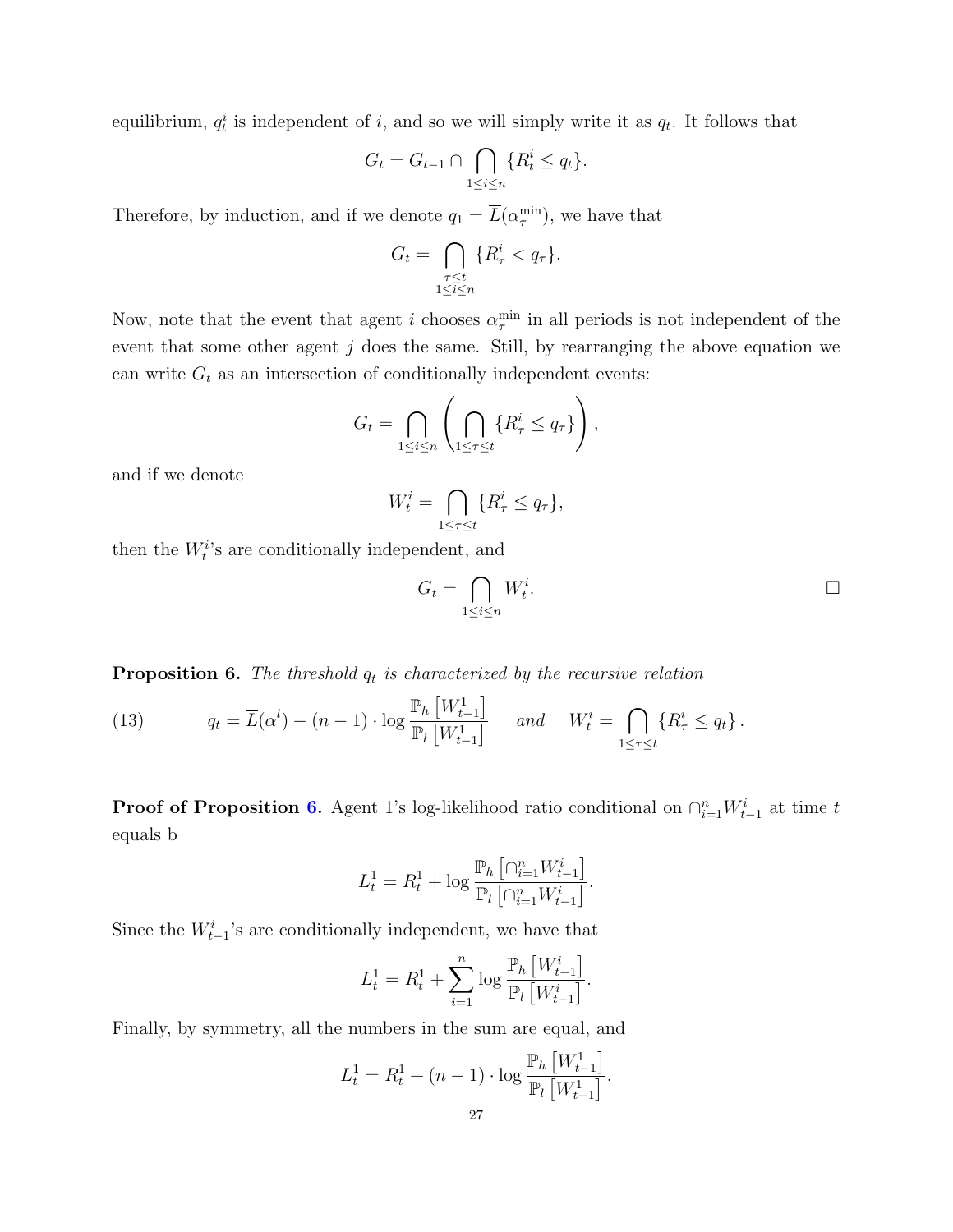Now, the last addend is just a number. Therefore, if we denote

(14) 
$$
q_t = \overline{L}(\alpha^l) - (n-1) \cdot \log \frac{\mathbb{P}_h \left[W_{t-1}^1\right]}{\mathbb{P}_l \left[W_{t-1}^1\right]},
$$

then

$$
L_n^1 = R_t^1 - q_t + \overline{L}(\alpha^l),
$$

and 
$$
L_t^1 \le \overline{L}(\alpha^l)
$$
 (and thus  $a_t^1 = \alpha^l$ ) whenever  $P_t^1 \le q_t$ .

<span id="page-27-1"></span>**Lemma 6.**  $q_t \geq \overline{L}(\alpha_t^{\min})$  for all t.

**Proof of Lemma [6.](#page-27-1)** Let  $F_h$  and  $F_l$  be the cumulative distribution functions of a private log-likelihood ratio  $\ell$ , conditioned on  $\Theta = h$  and  $\Theta = l$ , respectively. Then it is easy to see that  $F_h$  stochastically dominates  $F_l$ , in the sense that  $F_l(x) \geq F_h(x)$  for all  $x \in \mathbb{R}$ . It follows that the joint distribution of  $\{R^i_\tau\}_{\tau\leq t}$  conditioned on  $\Theta = h$  dominates the same distribution conditioned on  $\Theta = l$ , and so  $\mathbb{P}_h[W_t^1] \leq \mathbb{P}_l[W_t^1]$ . Hence  $q_t \geq \overline{L}(\alpha_t^{\min})$  $\Box$ 

<span id="page-27-0"></span>**Lemma 7.** There is a constant  $C > 0$  such that  $\mathbb{P}_l[W_t^1] \geq C$  for all t.

**Proof of Lemma [7.](#page-27-0)** Since the events  $W_t^1$  are decreasing, we will prove the lemma by showing that

$$
\lim_{t\to\infty} \mathbb{P}_l\left[W_t^1\right]>0,
$$

which by definition is equivalent to

$$
\lim_{t \to \infty} \mathbb{P}_l \left[ \cap_{\tau \le t} \left\{ R^i_{\tau} \le q_{\tau} \right\} \right] > 0.
$$

Since  $q_t \geq \overline{L}(\alpha_t^{\min})$ , it suffices to prove that

$$
\lim_{t \to \infty} \mathbb{P}_l \left[ \cap_{\tau \le t} \left\{ R^i_\tau \le \overline{L}(\alpha^{\min}_{\tau}) \right\} \right] > 0.
$$

To prove the above, note that agents eventually learn Θ, since the private signals are informative. Therefore, conditioned on  $\Theta = l$ , the limit of  $R_t^i$  as t tends to infinity must be  $-\infty$ . Thus, with probability 1, for all t large enough it does hold that  $R_t^1 \leq \overline{L}(\alpha_{\tau}^{\min})$ . Since each of the events  $W_t^1$  has positive probability, and by the Markov property of the random walk  $R_t^1$ , it follows that the event  $\cap_{\tau} \{R_{\tau}^i \leq \overline{L}(\alpha_{\tau}^{\min})\}$  has positive probability. Finally, by monotonicity

<span id="page-27-2"></span>
$$
\lim_{t \to \infty} \mathbb{P}_l \left[ W_t^1 \right] > \mathbb{P}_l \left[ \cap_\tau \left\{ R_\tau^i \le \overline{L}(\alpha_\tau^{\min}) \right\} \right] > 0.
$$

 $\Box$ 

It follows immediately from this Lemma [7](#page-27-0) and Proposition [6](#page-26-0) that

(15) 
$$
\lim_{t \to \infty} \frac{q_t}{t} = -(n-1) \lim_{t \to 0} \frac{1}{t} \log \mathbb{P}_h \left[ W_{t-1}^1 \right],
$$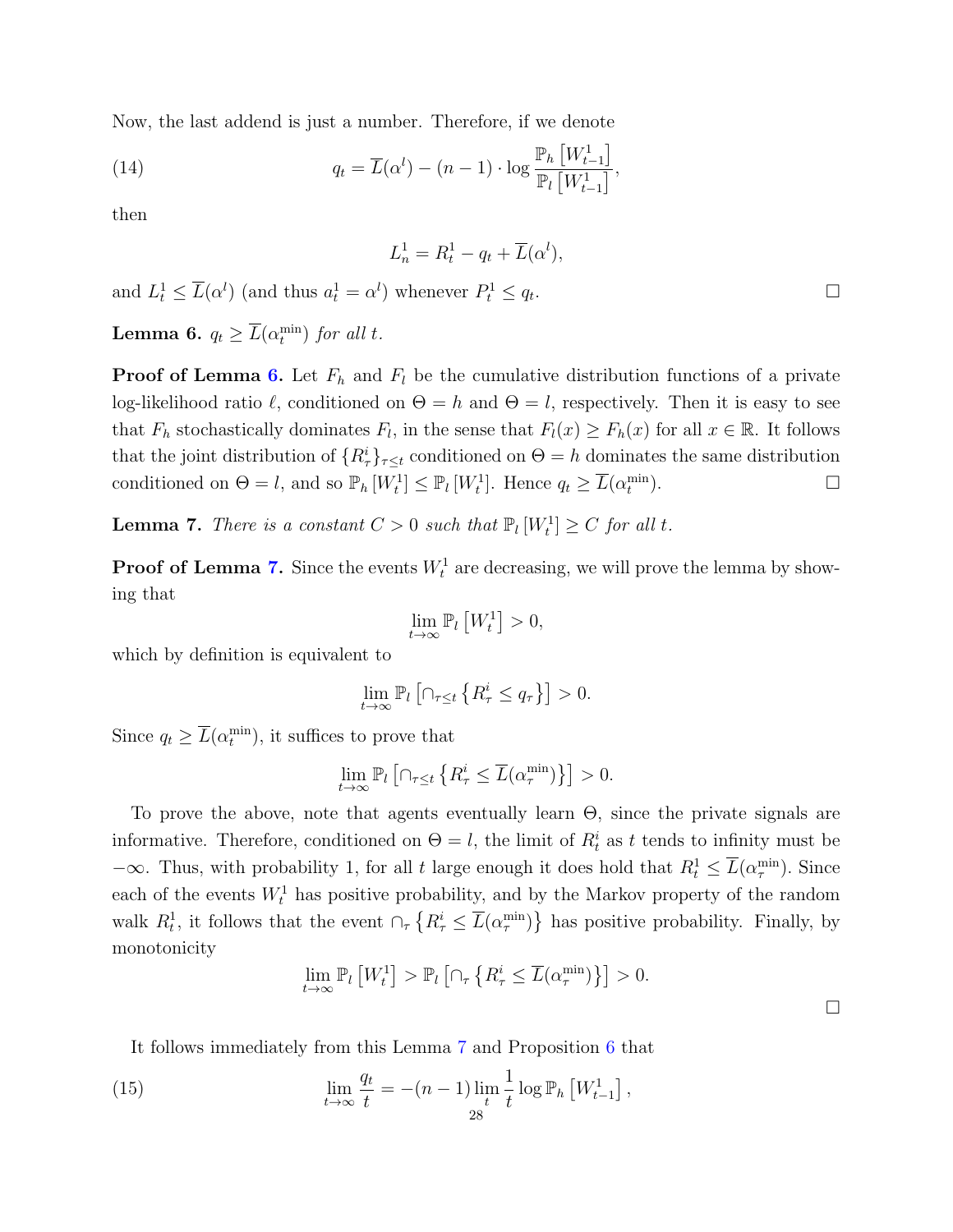provided that the limit exists.

Let  $\underline{q} = \liminf_{t \to \infty} q_t/t$ . Since  $W_t^i = \bigcap_{\tau=1}^t \{R_{\tau}^i \leq q_{\tau}\}\$ , it follows from Proposition [5](#page-23-0) that 1

$$
-\lim_{t\to\infty}\frac{1}{t}\log\mathbb{P}_h\left[W_t^i\right]=\lambda_h^{\star}(\underline{q}),
$$

provided that  $q > \inf_z \lambda'_h(z)$ . But  $q \ge 0$  (Lemma [6\)](#page-27-1), and so this indeed holds. Thus, by [\(15\)](#page-27-2), we have proved the following proposition:

<span id="page-28-0"></span>**Proposition 7.** The limit  $q = \lim_{t \to \infty} \frac{q_t}{t}$  $\frac{dt}{t}$  exists, and

$$
q = (N-1)\lambda_h^*(q).
$$

**Proof of Proposition [2.](#page-16-0)** Recall that  $\lambda_h^*$  is strictly convex, and that  $\lambda_h^*(D) = 0$ , where we denote  $D = \mathbb{E}_h [\ell]$ . Hence

$$
\lambda_h^{\star}(q) < \frac{q}{D} \lambda_h^{\star}(D) + \frac{D-q}{D} \lambda_h^{\star}(0) \\ = \frac{D-q}{D} \lambda_h^{\star}(0).
$$

Substituting  $(n-1)\lambda_h^{\star}(q)$  for q and simplifying yields

$$
\lambda_h^{\star}(q) < \frac{D}{D/\lambda_h^{\star}(0) + n - 1}.
$$

Since  $\lambda_h^*(0) < D$  (Lemma [5\)](#page-25-1) we have shown that

$$
n\lambda_h^{\star}(q) < D,
$$

and so

$$
\frac{n}{n-1}q = n\lambda_h^{\star}(q) < D \, .
$$

We now turn to proving Proposition [1,](#page-9-1) which states that conditioned on groupthink—that is, conditioned on the event  $G_t$ —all agents have, with high probability, a private LLR  $R_t^i$ that strongly indicates the correct action. In fact, we prove a stronger statement, which implies Proposition [1:](#page-9-1) the private LLR is arbitrarily close to  $q \cdot t$ , the asymptotic threshold for  $R_t^i$  above which groupthink ends.

**Proposition 8.** For every  $\epsilon > 0$  it holds that

$$
\lim_{t \to \infty} \mathbb{P}_h \left[ R_t^i > t \cdot (q - \epsilon) \text{ for all } i \mid G_t \right] = 1,
$$

where, as above, q is the solution to  $q = (n-1)\lambda_h^{\star}(q)$ .

**Proof.** By Theorem [3](#page-20-1) we know that

$$
\lim_{t \to \infty} -\frac{1}{t} \log \mathbb{P}_h \left[ R_t^i \le t \cdot (q - \epsilon) \right] = \lambda_h^{\star}(q - \epsilon).
$$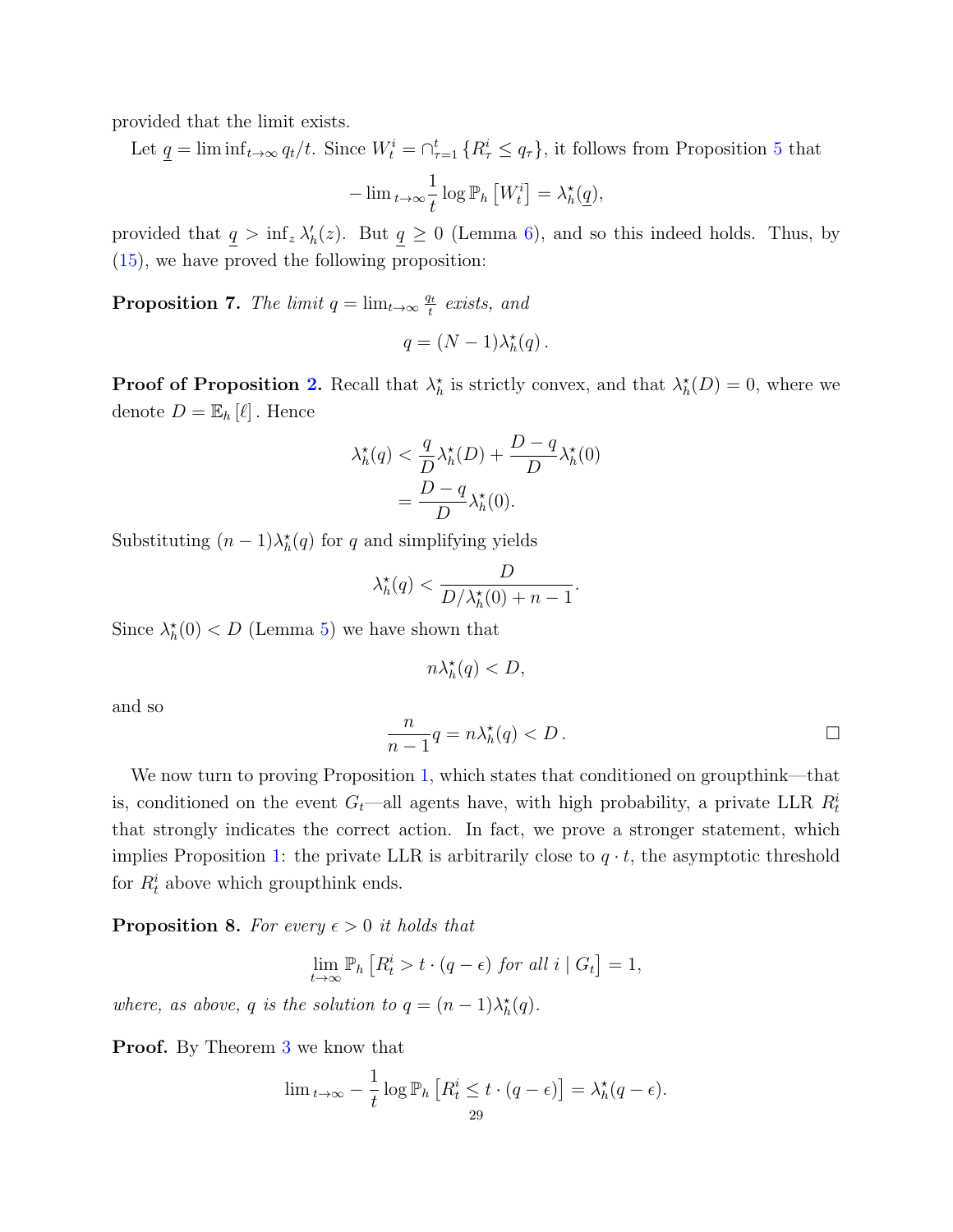Since  $\lambda_h^{\star}(q - \epsilon) > \lambda_h^{\star}(q)$  it follows that

$$
\lim_{t \to \infty} -\frac{1}{t} \log \mathbb{P}_h \left[ A_t \right] = n \cdot \lambda_h^{\star}(q - \epsilon) > n \cdot \lambda_h^{\star}(q),
$$

where  $A_t$  is the event  $\{R_t^i \leq t \cdot (q - \epsilon) \text{ for all } i\}$ . Since for t high enough the event  $A_t$  is included in  $G_t$ , and since

$$
\lim_{t \to \infty} -\frac{1}{t} \log \mathbb{P}_h \left[ G_t \right] = n \cdot \lambda_h^{\star}(q),
$$

it follows that  $\mathbb{P}_h [A_t | G_t]$  decays exponentially with t. Hence  $\mathbb{P}_h [A_t^c | G_t] \to_t 1$ , which is the claim we set to prove.  $\Box$ 

## Appendix D. Early Period Mistake Probabilities

We now prove Theorem [2.](#page-9-2) We assume that each agent i observes a Normal signal  $s_t^i$  ~  $\mathcal{N}(m_{\theta}, n)$  with mean

$$
m_{\Theta} = \begin{cases} +1 & \text{if } \Theta = h \\ -1 & \text{if } \Theta = l \end{cases}
$$

and variance  $n<sup>17</sup>$  $n<sup>17</sup>$  $n<sup>17</sup>$  Note, that for any number of agents the precision of the joined signal equals 1, and thus the total information the group receives every period is fixed, independent of  $n$ .

We assume that the prior belief assigns probability one-half to each state  $p_0 = \frac{1}{2}$  and that there are two actions  $A = \{l, h\}$  and each agent just wants to match the state, as in the "matching the state" example (Section [2.5.1\)](#page-6-0). As in the first period each agent bases her decision only on her own private signal, she takes the action h whenever her signal  $s_1^i$  is greater than 0 and the action l otherwise:

$$
a_1^i = \begin{cases} h & s_1^i > 0 \\ l & s_1^i \le 0 \end{cases}
$$

.

The private likelihood of each agent after observing the first  $t$  signals is given by

$$
R_t^i = \log \frac{\prod_{\tau=1}^t \exp\left(-\frac{(s_{\tau}^i - 1)^2}{2n}\right)}{\prod_{\tau=1}^t \exp\left(-\frac{(s_{\tau}^i + 1)^2}{2n}\right)}
$$

$$
= \frac{2}{n} \sum_{\tau=1}^t s_{\tau}^i.
$$

<span id="page-29-0"></span><sup>&</sup>lt;sup>17</sup>All results generalize to non-symmetric means, since only the difference  $|m_h - m_l|$  enters the Bayesian calculations.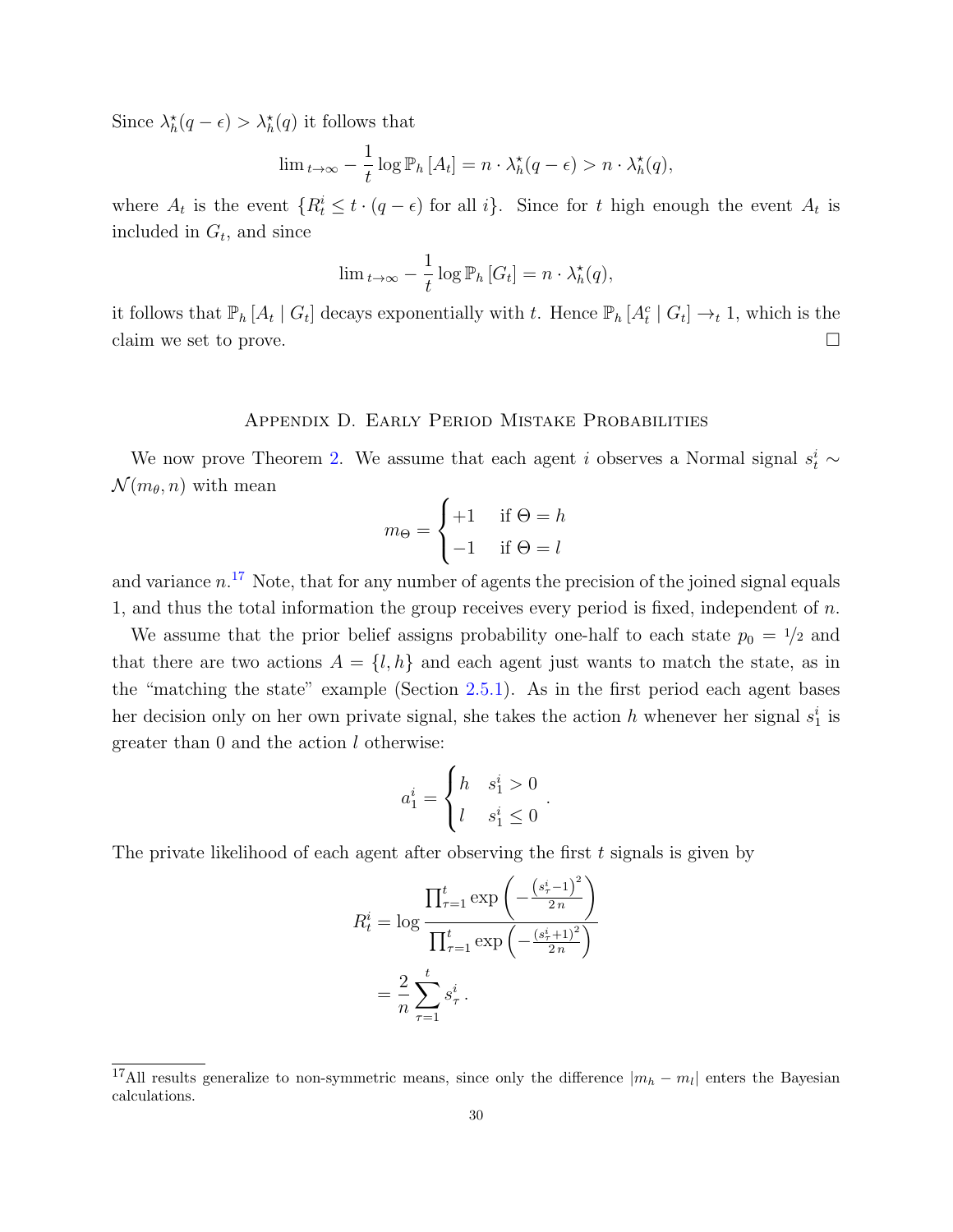The probability that an agent takes the correct action  $\Theta$  in period 1 (conditional only on her own first period signal) is thus given by

$$
\mathbb{P}_h \left[ \Theta = a_1^i \right] = \mathbb{P}_h \left[ s_1^i \ge 0 \right]
$$

$$
= 1 - \Phi \left( \frac{-m_h}{\sqrt{n}} \right)
$$

$$
= \Phi \left( \frac{1}{\sqrt{n}} \right).
$$

By symmetry,  $\mathbb{P}_l[a_1^i = \Theta] = \Phi(1)$  $\sqrt{n}$  as well. Denote  $\pi_n = \Phi\left(\frac{1}{\sqrt{n}}\right)$  $\frac{1}{\overline{n}}$  and by  $w_1 = |\{i \in$  $n: a_1^i = h$  the number of agents taking the action  $a_1^i = h$ . Let  $\kappa_n = \log(\pi_n/(1 - \pi_n))$ , and note that  $2/\sqrt{n} \ge \kappa_n \ge 1/\sqrt{n}$ .

As the action of each agent is independent, the LLR of agent  $i$  at the beginning of period 2 is given by

$$
L_2^i = \frac{2}{n} \sum_{\tau=1}^2 s_{\tau}^i - (2 w_1 - n) \kappa_n - \text{sgn}(s_1^i) \kappa_n.
$$

We define the private part of the LLR at the beginning of period 2 as

$$
\hat{R}_2^i = \frac{2}{n} \sum_{\tau=1}^2 s_{\tau}^i - \text{sgn}(s_1^i) \,\kappa_n
$$

and the public part of the LLR as

$$
L_2^p = (2 w_1 - n) \kappa_n.
$$

Let  $\alpha_m$  be the action that the majority of the agents chose in the first period (with  $\alpha_m = l$ in case of a tie). Note that  $\alpha_m = h$  iff  $L_2^p > 0$ . Let  $E_t$  be the event that all agents take the first period majority action  $\alpha_m$  in all subsequent periods up to time t, i.e.,  $a_s^i = \alpha_m$  for all  $1 < s \leq t$ .

<span id="page-30-0"></span>**Proposition 9.** The probability of  $E_t$  goes to one as the number of agents goes to infinity, i.e.,

$$
\lim_{n\to\infty}\mathbb{P}\left[E_t\right]=1.
$$

This is a rephrasing of Theorem [2.](#page-9-2) We in fact provide a finitary statement and prove that  $\mathbb{P}\left[E_{t}\right]\geq1-20\cdot t\cdot\sqrt{\frac{\log n}{n}}$  $\frac{\log n}{n}$ .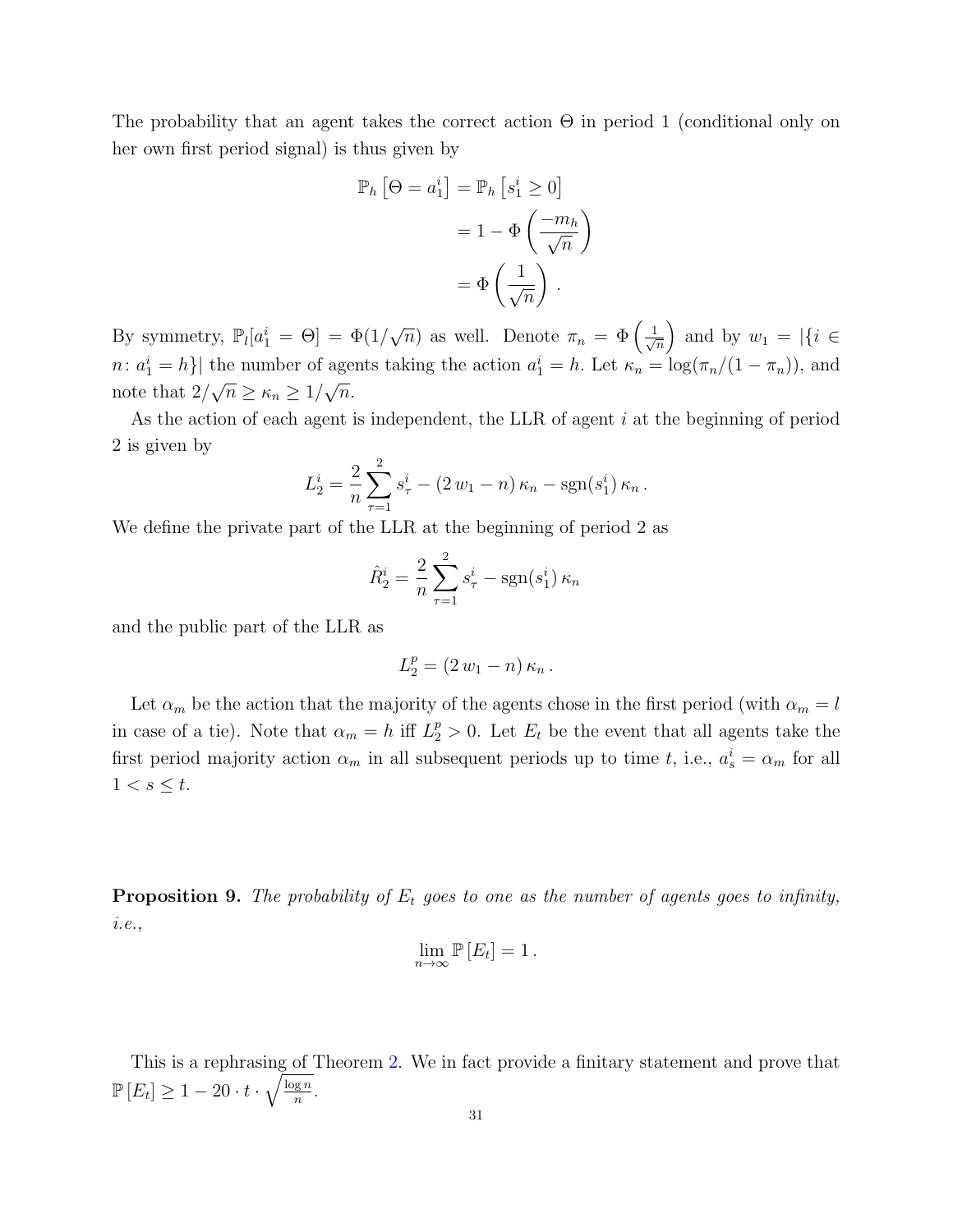We first show that the the probability of the event  $E_2$  that all agents take the same action in period 2 goes to one. The LLR of agent  $i$  at the beginning of period 2 is given by

$$
L_2^i = \frac{2}{N} \sum_{\tau=1}^2 s_{\tau}^i + (2 w_1 - n) \kappa_n - \text{sgn}(s_1^i) \kappa_n
$$
  
=  $\hat{R}_2^i + L_2^p$ .

To show that  $E_2$  has high probability we show that with high probability it holds that  $L_2^p$  $\frac{p}{2}$ the public belief induced by the first period actions, is large (in absolute value) and that the private beliefs are all small. Intuitively, this holds since both are (approximately) zero mean Normal, with  $L_2^p$  having constant variance and  $\hat{R}_2^i$  having variance of order  $1/$ √  $\overline{n}$ . It will then follow that with high probability the signs of  $L_2^p$  $_2^p$  and  $L_2^i$  are equal for all i, which is a rephrasing of the definition of  $E_2$ .

Let  $A$  be the event that all of the private signals in the first  $t$  periods have absolute values at most  $M = 4\sqrt{n \log n}$ . Using the union bound (over the agents and time periods), this happens except with probability at most

$$
\mathbb{P}\left[A^c\right] \leq t \cdot n \cdot \mathbb{P}\left[|s_t^i| > M\right] \leq t \cdot n \cdot 2 \cdot \Phi\left(-\frac{1}{2}M/\sqrt{n}\right);
$$

the  $1/2$  factor in the argument of  $\Phi$  is taken to account for the fact that the private signals do not have zero mean. Since  $\Phi(-x) < e^{-\frac{x^2}{2}}$  for all  $x < -1$ , we have that

$$
\mathbb{P}\left[A^c\right] \le \frac{2 \cdot t}{n}
$$

.

Let

$$
\hat{R}_{\tau}^{i} = \frac{2}{n} \sum_{\tau'=1}^{\tau} s_{\tau'}^{i} - \text{sgn}(s_{1}^{i}) \kappa_{n}.
$$

Thus the event A implies that

$$
|\hat{R}^i_\tau| \leq \frac{2}{n} \cdot t \cdot M + \kappa_n \leq 8 \cdot t \cdot \sqrt{\frac{\log n}{n}} + \frac{2}{\sqrt{n}} \leq 9 \cdot t \cdot \sqrt{\frac{\log n}{n}}.
$$

Let B be the event that the absolute value of the public LLR  $L_2^p$  $\frac{p}{2}$  is at least  $9 \cdot t \cdot \sqrt{\frac{\log n}{n}}$  $\frac{\lg n}{n};$ this is chosen so that the intersection of A and B implies  $E_2$ . Conditioned on  $\Theta = h$ , the random variable  $w_1$  has the unimodal binomial distribution  $B(n, \pi_n)$ , which has mode  $\lfloor (n + 1) \cdot \pi_n \rfloor$ . The probability at this mode is easily shown to be at most 1/ √  $\overline{n}$ . The same applies conditioned on  $\Theta = l$ . It follows that the probability of  $B^c$ , which by definition is equal to the probability that  $|w_1 - n/2| \leq \frac{1}{\kappa_n} 9 \cdot t \cdot \sqrt{\frac{\log n}{n}}$  $\frac{\overline{gn}}{n}$ , is at most  $\frac{2}{\kappa_n} 9 \cdot t \cdot \sqrt{\frac{\log n}{n}}$  $\frac{1}{n}$  times the